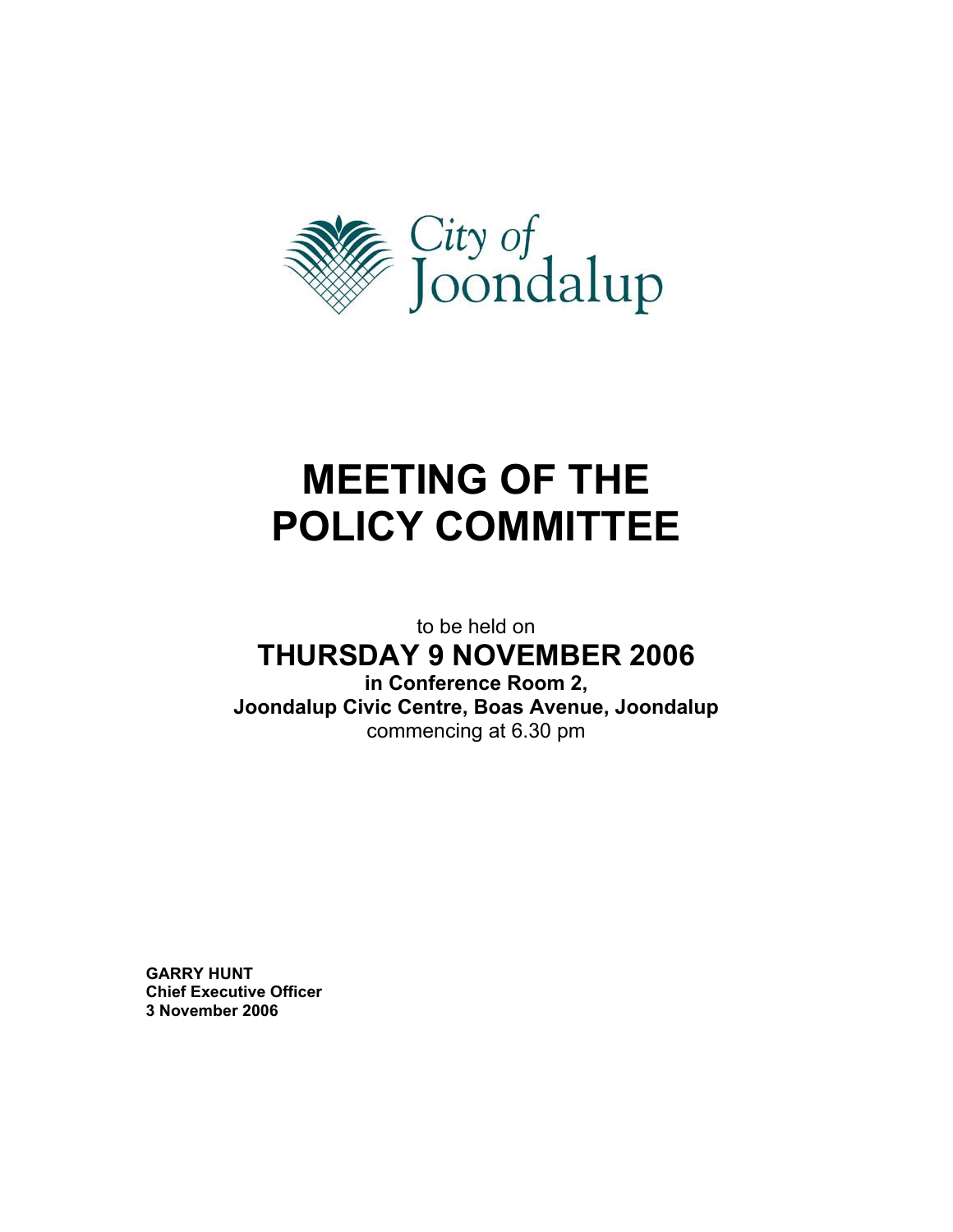## **CITY OF JOONDALUP**

Notice is hereby given that a meeting of the **POLICY COMMITTEE** will be held in Conference Room 2, Joondalup Civic Centre, Boas Avenue, Joondalup on **THURSDAY 9 NOVEMBER 2006** commencing at **6.30pm.** 

GARRY HUNT Chief Executive Officer  $\Box$  Joondalup 3 November 2006 Western Australia

#### **AGENDA**

#### *Committee Members*

 *Cr Sue Hart – Presiding Person Mayor Troy Pickard Cr Kerry Hollywood Cr Steve Magyar Cr Marie Evans Cr Russ Fishwick* 

 *Cr John Park – Deputy Presiding Person* 

#### *Terms of Reference*

- *(a) To make recommendations to Council on the development and review of strategic (Council) policies to identify the direction of the Council;*
- *(b) To Initiate and formulate strategic (Council) policies;*
- *(c) To devise and oversee the method of development (level and manner of community consultation) for the development of strategic (Council) policies;*
- *(d) To review the Council Policy Governance Framework in order to ensure compliance with provisions of the Local Government Act 1995.*

#### **DECLARATION OF OPENING**

#### **APOLOGIES/LEAVE OF ABSENCE**

Leave of absence previously approved:

Cr J Park 02 November 2006 -27 November 2006 Inclusive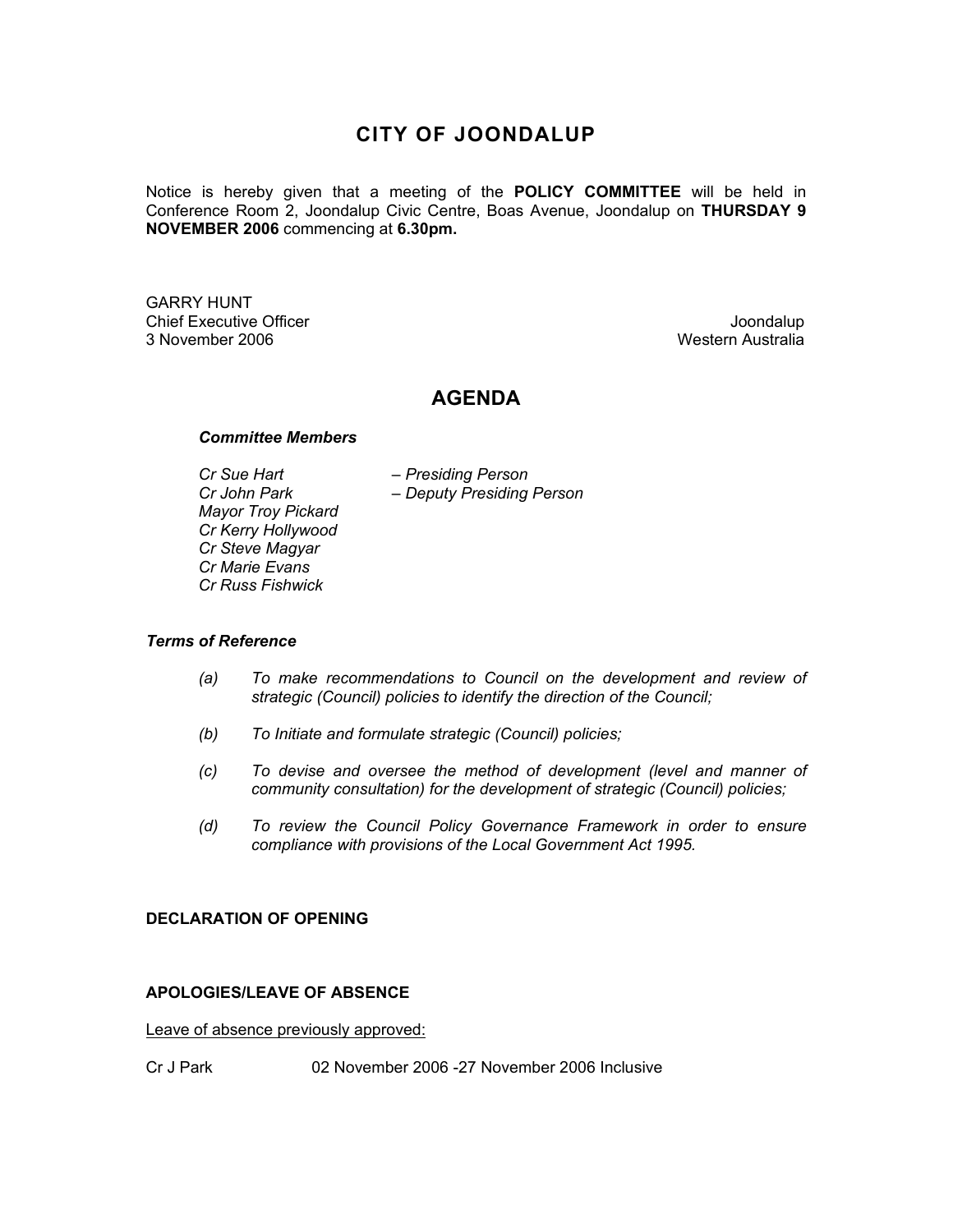#### **CONFIRMATION OF MINUTES**

#### MINUTES OF THE POLICY COMMITTEE HELD 24 AUGUST 2006

#### **RECOMMENDATION**

**That the minutes of the meeting of the Policy Committee held on 24 August 2006 be confirmed as a true and correct record.** 

**ANNOUNCEMENTS BY THE PRESIDING PERSON WITHOUT DISCUSSION** 

#### **DECLARATIONS OF INTEREST**

#### **IDENTIFICATION OF MATTERS FOR WHICH THE MEETING MAY SIT BEHIND CLOSED DOORS**

**PETITIONS AND DEPUTATIONS** 

#### **REPORTS**

| ltem 1 | Policy 8.3 - Elected Members - General | Page 3  |
|--------|----------------------------------------|---------|
| ltem 2 | Policy 5.3 – Cultural Development      | Page 6  |
| ltem 3 | <b>Policy 5.4 - Sustainability</b>     | Page 12 |

**MOTIONS OF WHICH PREVIOUS NOTICE HAS BEEN GIVEN** 

**REQUESTS FOR REPORTS FOR FUTURE CONSIDERATION** 

**CLOSURE**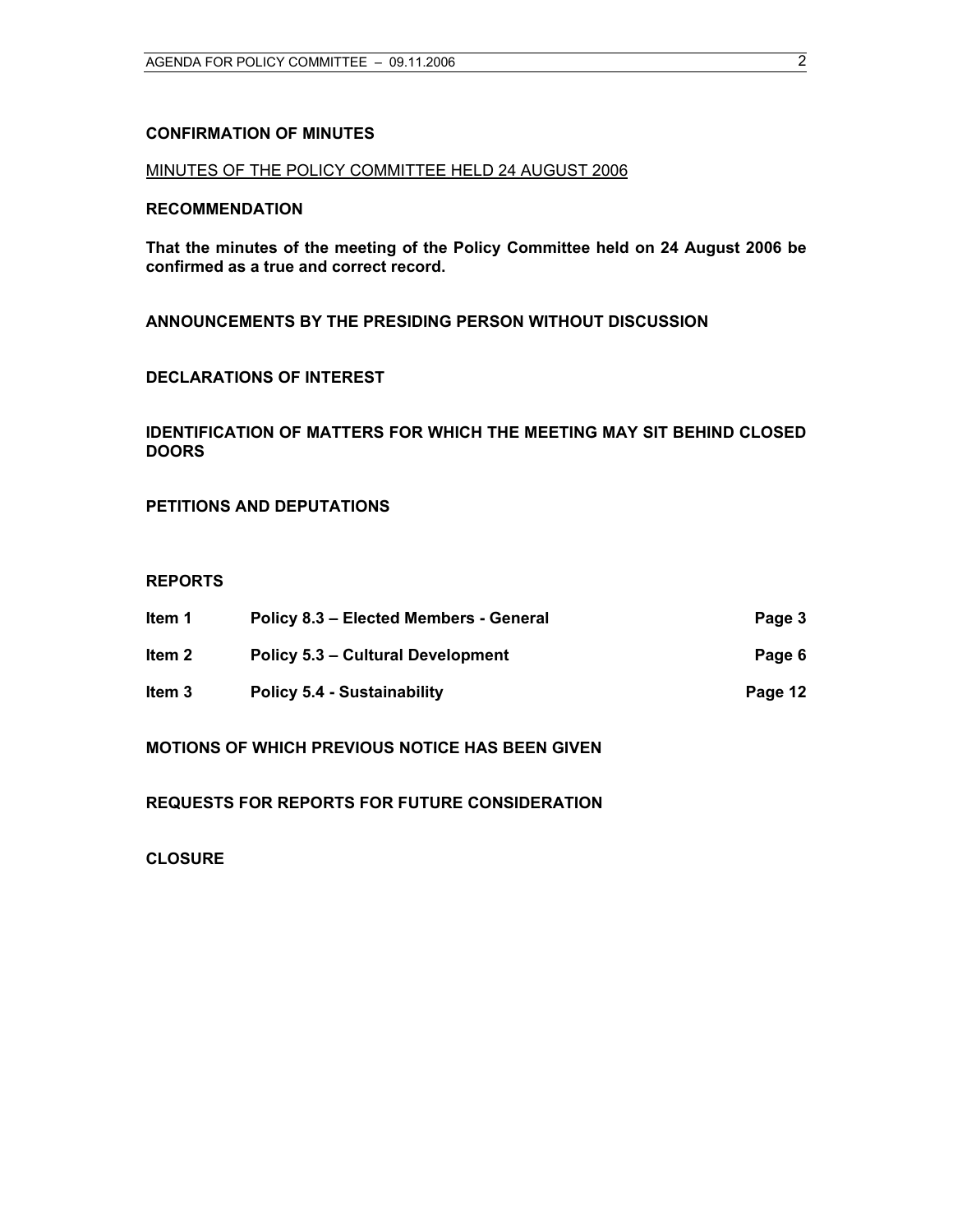## **ITEM 1 POLICY 8.3 ELECTED MEMBERS – GENERAL – [01435]**

**WARD:** All

**RESPONSIBLE** Mr Ian Cowie **DIRECTOR:** Governance and Strategy

This item is confidential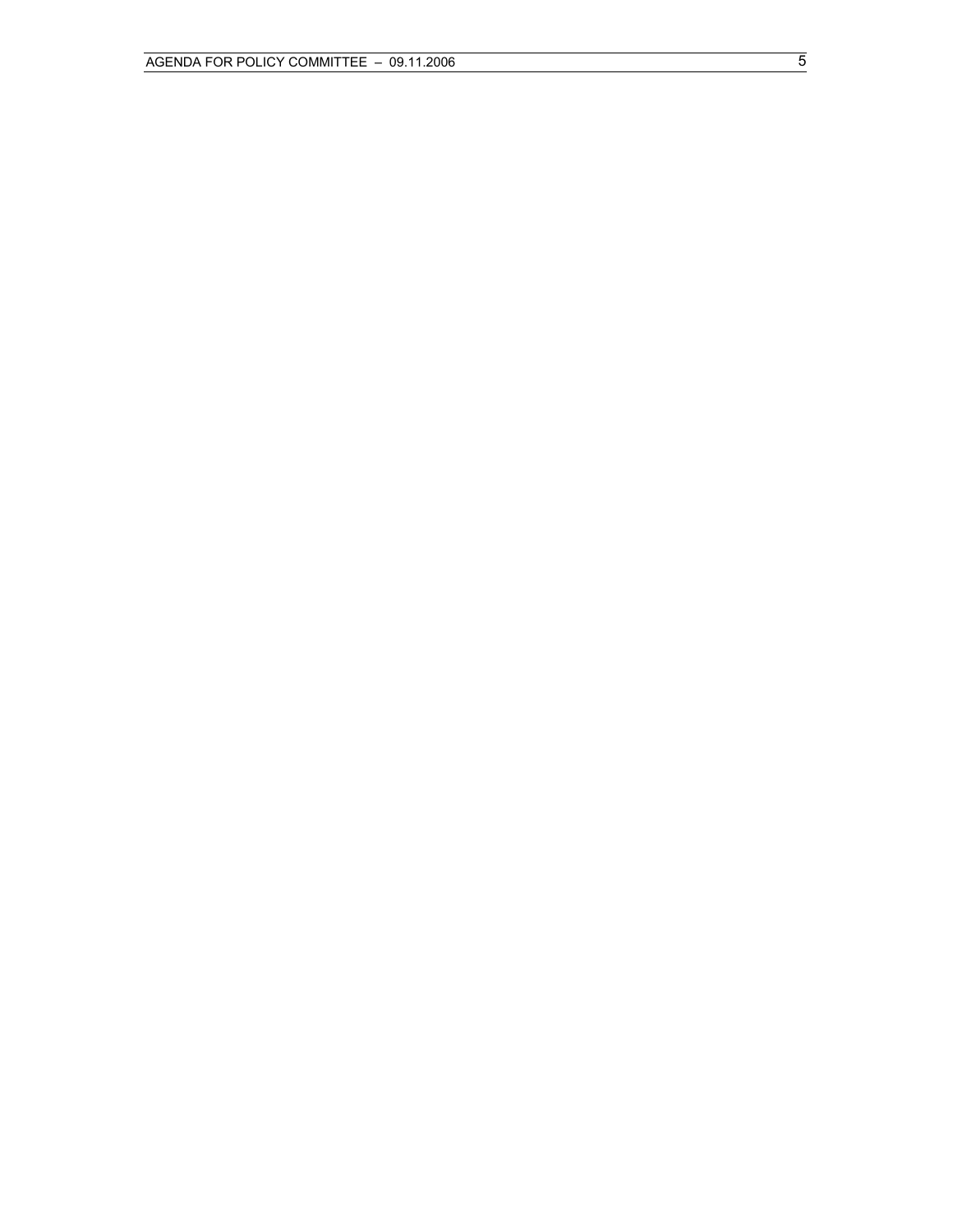## **ITEM 2 POLICY 5.3 - CULTURAL DEVELOPMENT– [01435]**

**WARD:** All

**RESPONSIBLE** Mr Ian Cowie **DIRECTOR:** Governance and Strategy

#### **PURPOSE**

To review the current City Policy 5.3 – Cultural Development Policy.

#### **EXECUTIVE SUMMARY**

It is recommended that the Policy be amended to provide a focus on art and to allow greater elected member involvement.

#### **BACKGROUND**

At the meeting of the Policy Committee (PC) on 24 August 2006, it was requested that City Policy 5.3 Cultural Development, be reviewed on the basis that:

*…the wording of the policy did not express its intent, and also felt it important that elected members become more involved in the City's art collection.* 

This report provides suggested amendments to the Policy that may be considered by the Policy Committee.

#### **DETAILS**

The objective of the current Policy is: *To enrich the cultural development of the Joondalup community,* and, as a designated 'City' Policy, has been "…developed for administrative and operational imperatives and…[having]…an internal focus" (*CJ064 – 04/05 refers*).

The Policy identifies the broad processes for resourcing and managing the following:

- Public Art
- The City's Art Collection including acquisition of works and management of the collection
- The City's archive and memorabilia collection

The current Policy is included in Attachment 1.

As the resourcing and management processes are guided by internal documents such as the Public Art Implementation Process and the Arts Management Strategy for the City's Art Collection, the current Policy makes no reference to the contribution of elected members with respect to achievement of the Policy objective.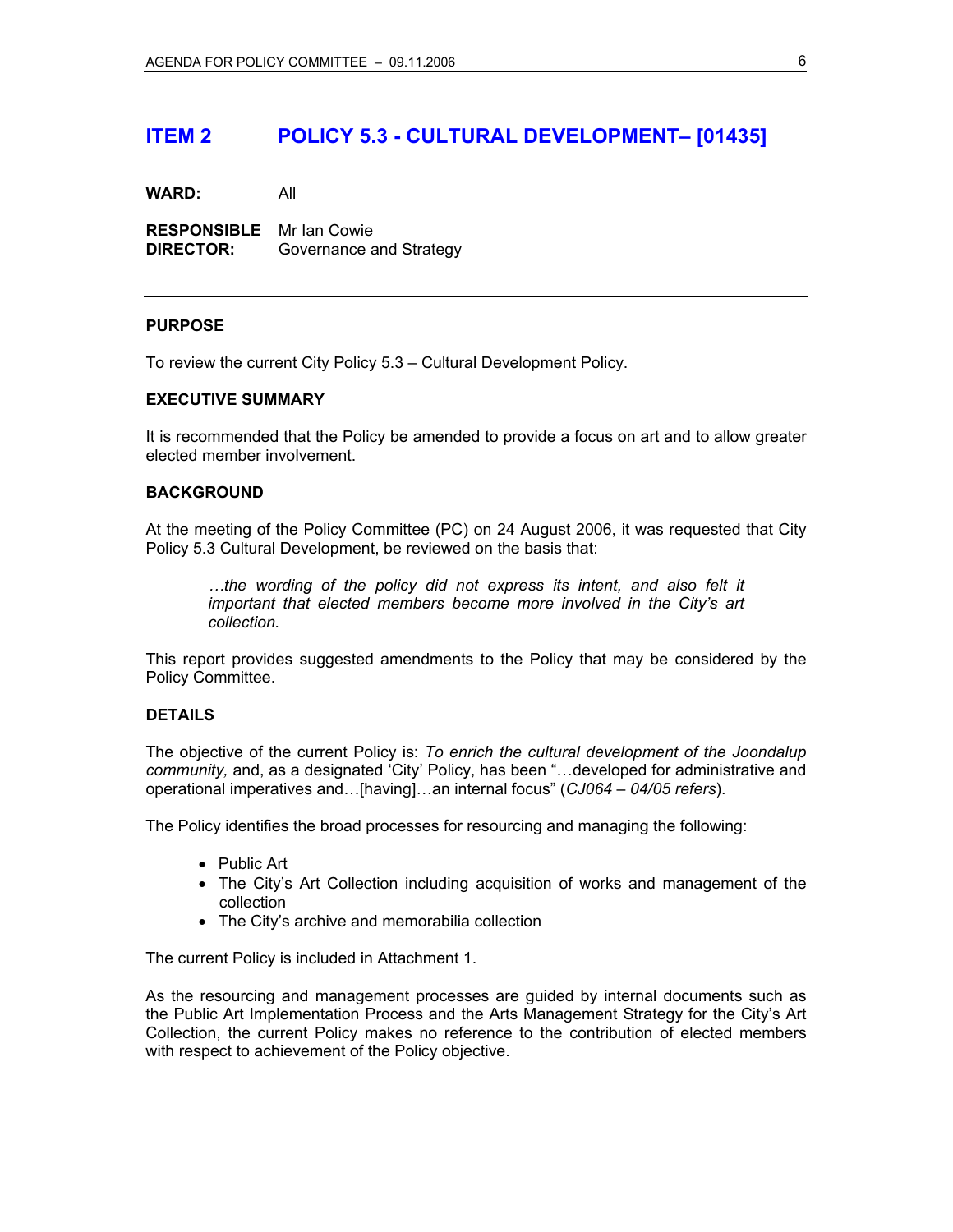#### **Issues and options considered:**

#### **Policy Focus**

In its present form, the wording of the objective: *To enrich the cultural development of the Joondalup community* is very broad and implies that the Policy covers issues well beyond public art, the City's Art Collection and archive memorabilia which are actually covered. Other areas of cultural activity supported by the City e.g., the Joondalup Festival and the Eisteddfod which may also contribute to the cultural development of the Joondalup community, are not addressed.

The Policy Committee may consider the following options:

- 1 Retain the current Policy and objective without change
- 2 Adopt the amended title and objective which focuses on art and the City's Art Collection as covered by the current Policy
- 3 Recommend that the Policy is broadened to include other forms of cultural development such as community events

The second option is recommended with appropriate wording indicated in Attachment 2.

#### **Implementation of Policy**

1 Public Art

The current Policy refers to public art provision in public buildings. However, there is no elected member involvement in this process.

The Policy Committee may consider the following options:

- Retain the current Public Art Implementation Process as stated
- Recommend that the Policy be amended to include reference to input from Council on specific projects as they arise.

The second option is recommended and possible wording is provided in Attachment2.

#### 2 Art Collection, Acquisition and Management

The City's Art Collection was established following the separation of the City of Joondalup from the City of Wanneroo in 1997. Upon separation the collection was divided equally by value, with the City of Wanneroo retaining the historical collection, the regional landscapes and the indigenous collection, and the City of Joondalup acquiring the contemporary art collection.

The strategy for the division and the City's subsequent art collection purchases have been to build a broad, high quality, contemporary art collection, that is of general interest, accessible to the public and reflects the identity of Joondalup as a sustainable City and community that *"…are recognised as innovative, unique and diverse."* Both collections have been professionally managed since 1992, with all new work being recommended by the City's contracted Art Curator. In terms of prestige, the City's Art Collection is reputedly second only to that of the Art Gallery of Western Australia. This may be attributed to the strategic nature of the acquisitions under the guidance of professional advisers.

As an asset of the City, the value of the collection has been achieving growth of between 10% and 15% per annum, based on valuation reports. The works of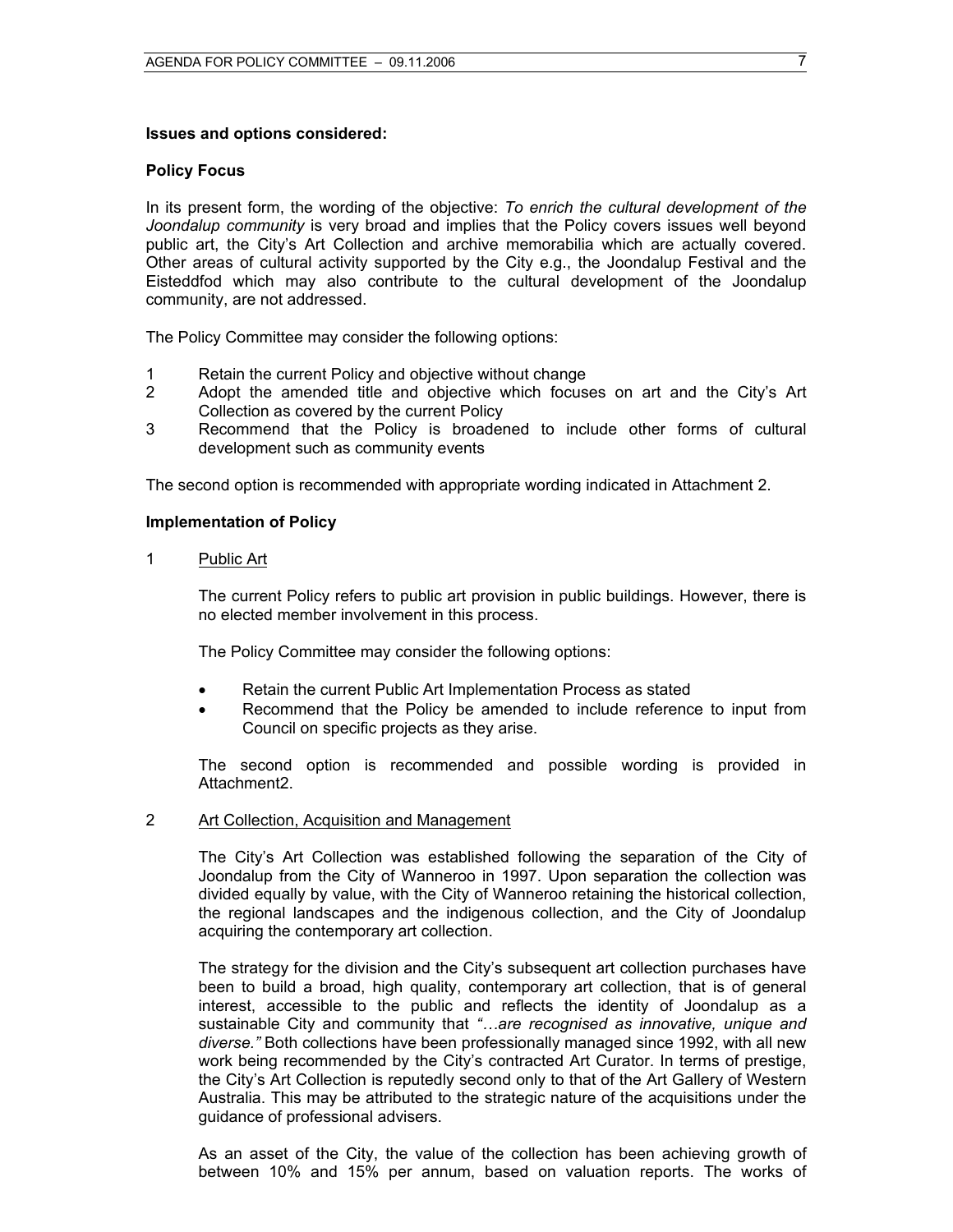Western Australian artists featured in the collection are now receiving national and international acclaim.

Opportunities to augment the Art Collection with high quality work of City of Joondalup residents are currently provided via the annual Invitation Art Award. In future, opportunities to include the work of City of Joondalup residents may occur through acquisitions of award winning submissions to the Community Art Award, as the works submitted in recent years have reached a standard compatible with that of the Art Collection. In this way, the long-term financial and artistic integrity of the Art Collection will be sustained at the level achieved through strategic acquisition since 1992.

The Policy Committee may consider the following options:

- 1 Retain this section of the Policy without amendment.
- 2 Amend the Policy to maintain the high quality of the existing Art Collection as advised by the Art Curator through:
	- (a) Acquisition of award winning works submitted by Joondalup residents for the Invitation Art Award;
	- (b) Acquisition of award winning works submitted by Joondalup residents to the Community Art Exhibition;
	- (c) Acquisition of the high quality works of Western Australian artists.
- 3 Amend the Policy to include an opportunity for input and advice on purchases from an Art Collection Reference Group comprising the Mayor, two Councillors and the CEO, with advice from the Cultural Development Coordinator.
- 4 Amend the Policy to provide a report to Council on the City's art collection each year.
- 5 Amend the Policy using options 2, 3 and 4.

The fifth option is recommended with appropriate wording indicated in Attachment 2.

3 The City's archive and memorabilia collection

The City's archive and memorabilia collection is a regional resource that is located within the Local Studies area of the Joondalup Library. Parts of the collection are jointly owned by the City of Joondalup and the City of Wanneroo.

The operational objective of Local Studies is to collect, document, and permanently preserve all resource materials that reflect the history, development, culture and society of the region. The majority of people who make use of the collection are students, professionals and individuals and groups with a special interest in the history, planning, and environmental and ecological aspects of the region.

The collection is a repository for unique and significant resources relating to the natural and man-modified environment from the City of Joondalup and the City of Wanneroo. The function of the collection is to allow interpretation of the resources to promote education, enjoyment and community participation.

All acquisitions, whether purchased or donated, are evaluated in accordance with the following criteria: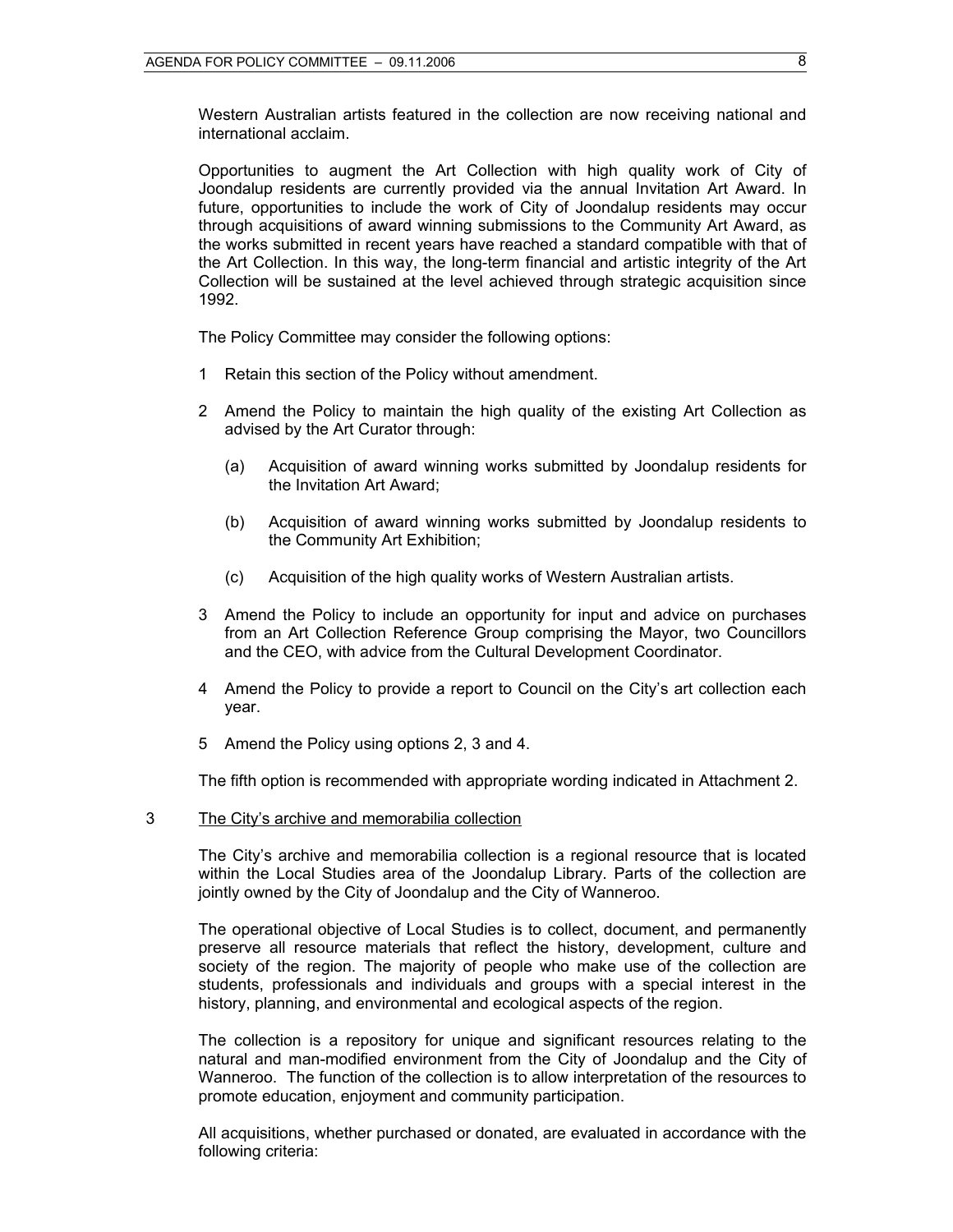- The subject content has present or potential relevance to the history, development, or culture of the natural and modified environment of the region.
- The resource relates to the governance of the region.
- The resource originates from the City of Joondalup, the City of Wanneroo or their preceding organisations.
- The resource relates to the present or past population of the region.
- The author or illustrator is local.
- The item is appropriate for library use.
- The resources relate to municipalities adjoining the region and enhance the understanding of the region in the context of its surrounds.
- The item enhances or relates to a specific area of the collection.
- The item is recognised as meeting a perceived need of library users.
- The item can be properly cared for by the City of Joondalup, who will have ownership of it.

The collection is not static, but constantly under review. Suggestions for the inclusion of items into the collection are considered and evaluated against the selection criteria by professionals with the requisite skills and knowledge.

The Policy Committee may consider the following options:

- 1 Retain this section of the Policy without amendment
- 2 Amend the Policy to include an opportunity for input and advice from elected members on the promotion of the collection to the local community

The second option is recommended with appropriate wording indicated in Attachment 2.

#### **Link to Strategic Plan:**

This item has a direct link to achievement of the City's Vision: *"A sustainable City and community that are recognised as innovative, unique and diverse."* 

#### **Legislation – Statutory Provisions:**

With respect to Policy 5-3 Cultural Development, implementation is based on the powers and functions of Council that may be delegated to the CEO under Section 5.42:

- *(1) A local government may delegate to the CEO the exercise of any of its powers of the discharge of any of its duties under this Act other than those referred to in section 5.43 and this power of delegation.*
- *(2) A delegation under this section is to be in writing and may be general or as otherwise provided in the instrument of delegation. (Absolute Majority required).*

Section 5.44 provides limitations to this power of delegation, those being:

*In turn the CEO may delegate to any employees the exercise of any of the CEO's powers or the discharge of any of the CEO's duties other than the power of delegation. The delegation must be in writing.*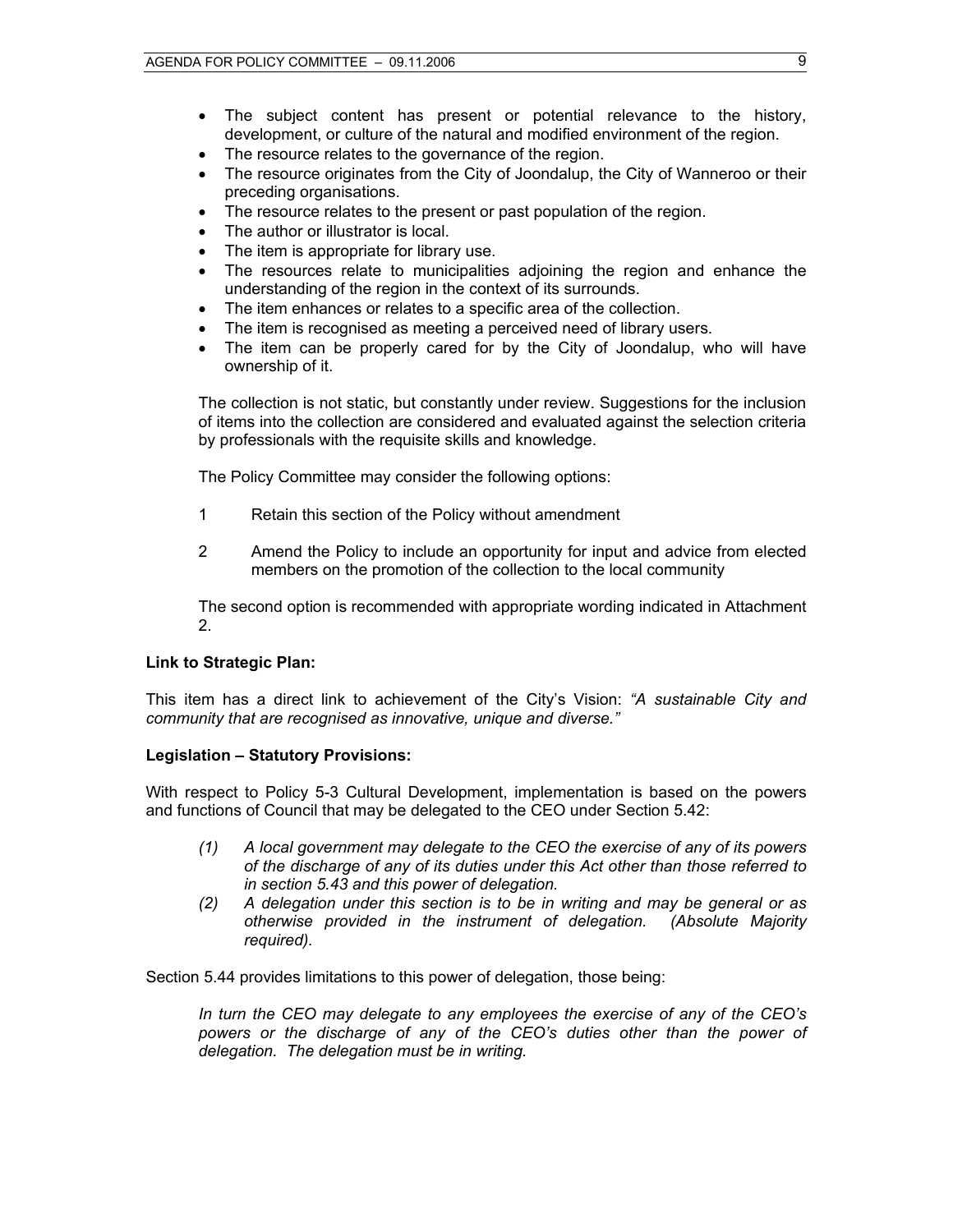#### **Risk Management considerations:**

The current focus of the Policy and supporting documents for implementation is on art in the City rather than arts and culture. There is a risk that by excluding consideration of all the elements comprising cultural development, the current Policy objective will not be achievable.

Focussing future acquisitions for the Art Collection on works by local artists that depict Joondalup may result in an impact on the monetary value of the overall collection.

#### **Financial/Budget Implications:**

Not applicable

#### **Policy implications:**

This report may lead to amendments in current policy and practice with respect to public art, the City's Art Collection and archival memorabilia in the City of Joondalup.

#### **Regional Significance:**

In the future, the City will have a Cultural Facility, which will provide a regional venue for the display of a prestigious Art Collection, the Joondalup archival material and a range of memorabilia, which will contribute to the City's reputation as innovative, unique and diverse and serve as regional attraction for visitors from outside the area.

#### **Sustainability implications:**

Art contributes to social and economic sustainability through building a sense of community pride and identity by association, and through developing and maintaining a variety of local attractions for visitors from outside the area.

#### **Consultation:**

Not applicable

#### **COMMENT**

The Art Collection is of singular importance as an asset, which is accumulating in value on a financial and a cultural level. Opportunities to increase the value of the collection in future will be dependent on continuing strategic acquisition.

#### **ATTACHMENTS**

| Attachment 1 | Current City Policy 5.3 Cultural Development            |
|--------------|---------------------------------------------------------|
| Attachment 2 | Draft City Policy 5.3 – Art and the City's Collections. |

#### **VOTING REQUIREMENTS**

Simple Majority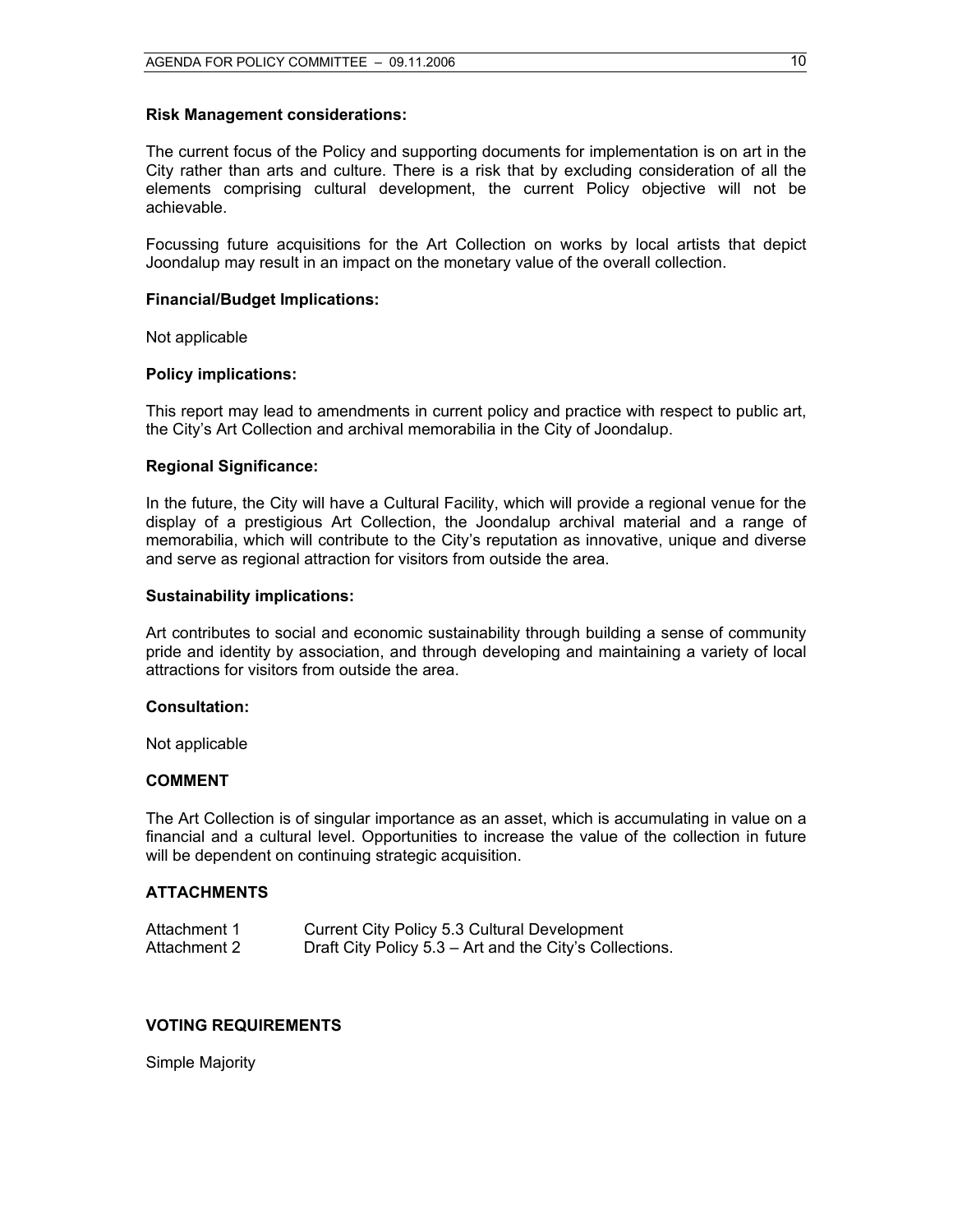#### **RECOMMENDATION**

**That the Policy Committee:** 

- **1 CONSIDERS the suggested amendments to the Policy forming Attachment 2 to this Report;**
- **2 SUGGESTS any additional changes to the Policy;**
- **3 RECOMMENDS that Council adopts the revised Policy.**

Appendix 2 refers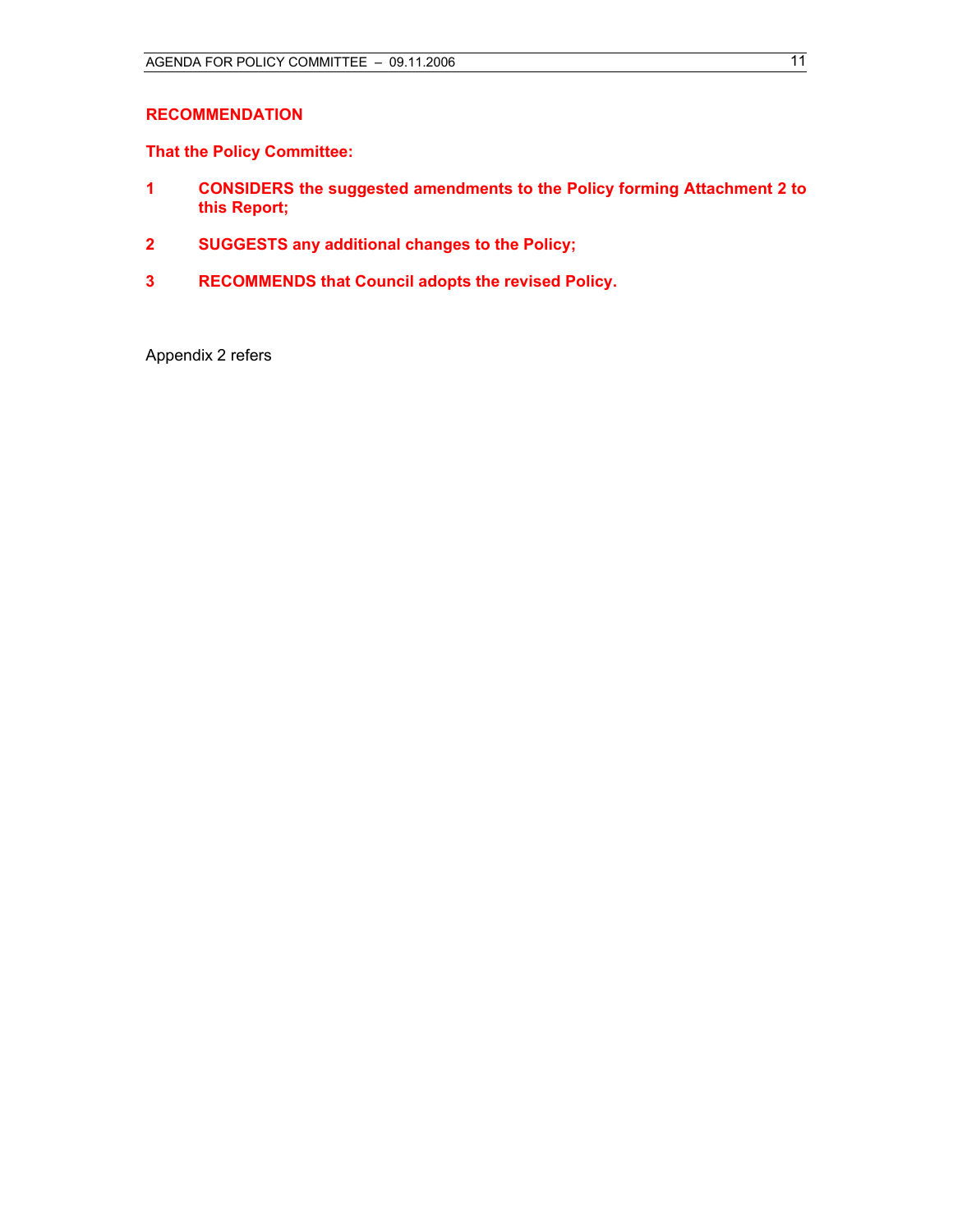## **ITEM 3 POLICY 5.4 – SUSTAINABILITY – [00906]**

**WARD:** All

**RESPONSIBLE** Mr Ian Cowie **DIRECTOR:** Governance and Strategy

#### **PURPOSE/ EXECUTIVE SUMMARY**

To consider amendments to City Policy 5.4 – Sustainability and Council Policy 1.3 - Sustainability as requested by the Sustainability Advisory Committee (SAC).

#### **BACKGROUND**

At its meeting on 19 January 2006 the SAC received a report requesting that the SAC note the adopted City Policy 5-4 - Sustainability.

The SAC, at its meeting on 19 January 2006, was unable to complete its agenda and it moved to defer consideration of the City Sustainability policy until its next meeting to be held on 9 March 2006.

The SAC did not subsequently hold a meeting on 9 March 2006 and the matter was referred to its meeting of 31 August 2006 where Council was requested to refer suggested changes to the Policy Committee for further consideration.

Council at its meeting of 10 October 2006 endorsed this recommendation.

#### **DETAILS**

At its meeting of 31 August 2006, the SAC moved the following motion:

- 1 REQUESTS Council to refer the following matters to the Policy Committee for further consideration:
	- (i) Statement of Intent of Policy 5.4 be changed to delete the second sentence and alter the third sentence to delete the words "and particular circumstances" and read as follows:

"The purpose of this policy is to set a direction that will, over time result in the achievement of outcomes consistent with the principles of sustainability. The Council is mindful that in some instances there may be constraints through the need to act within legislation";

- (ii) That a similar change be made to Council Policy 1.3;
- (iii) The discussion paper attached to the City Policy 5.4 on the website is also attached to the Council Policy 1.3.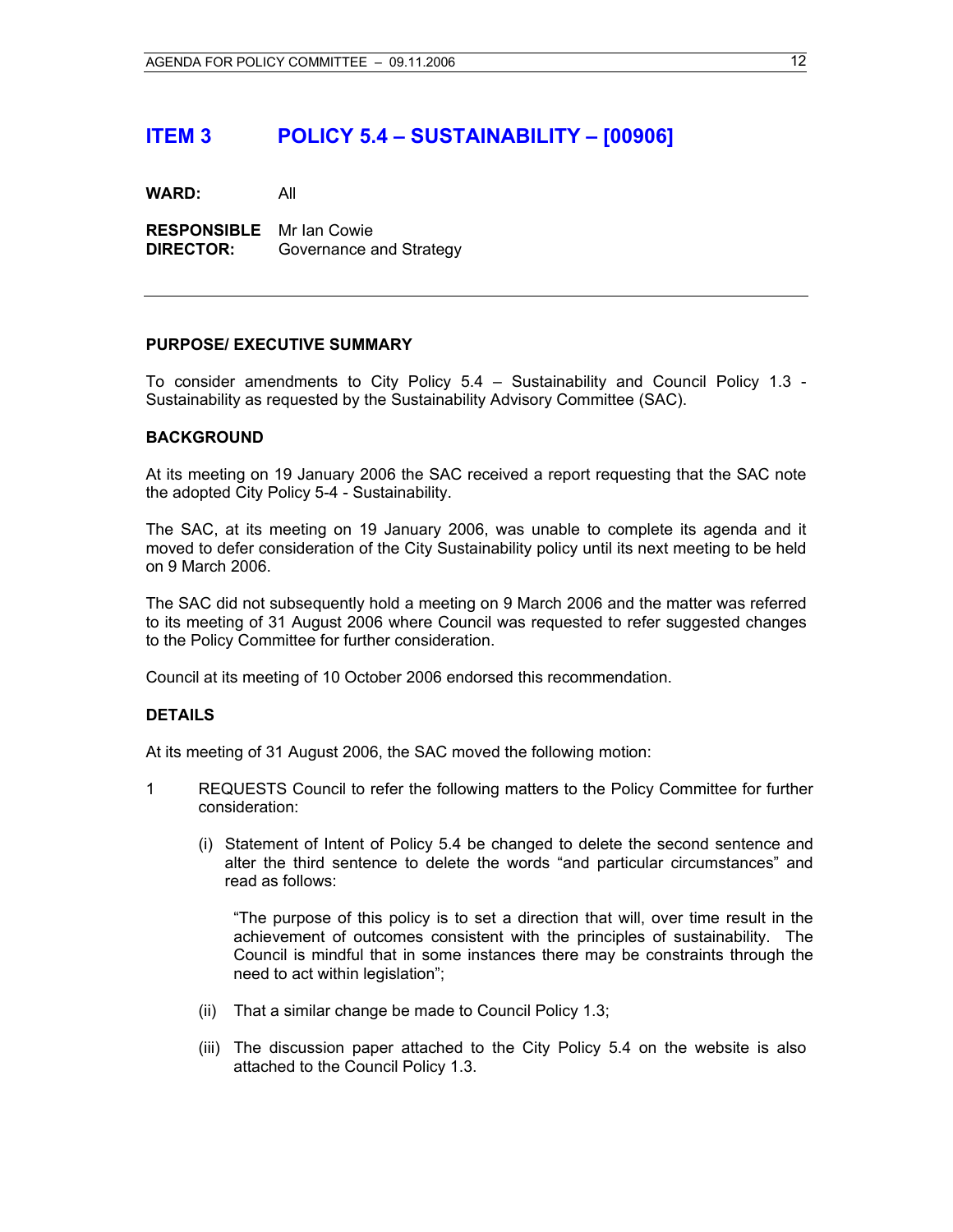#### **Legislation – Statutory Provisions:**

Not applicable.

#### **Risk Management Considerations:**

Not applicable.

#### **Financial/Budget Implications:**

Not applicable.

#### **Policy Implications:**

Not applicable.

#### **Regional Significance:**

Not applicable.

#### **Sustainability Implications:**

Not applicable.

#### **Consultation:**

Not applicable.

#### **COMMENT**

Nil.

#### **ATTACHMENTS**

| Attachment 1 | Current Policy 5.4 - Sustainability |
|--------------|-------------------------------------|
| Attachment 2 | Current Policy 1.3 - Sustainability |

#### **VOTING REQUIREMENTS**

Simple majority

#### **RECOMMENDATION**

**That the Policy Committee:** 

- **1 CONSIDERS the following amendments:** 
	- **(a) City Policy 5.4 be amended by deleting the Statement of Intent and replacing it with the following wording:**

**"The purpose of this policy is to set a direction that will, over time result in the achievement of outcomes consistent with the principles of sustainability. The Council is mindful that in some instances there may be constraints through the need to act within legislation";** 

**(b) Council Policy 1.3 be amended as outlined in Point 1 (a) above;**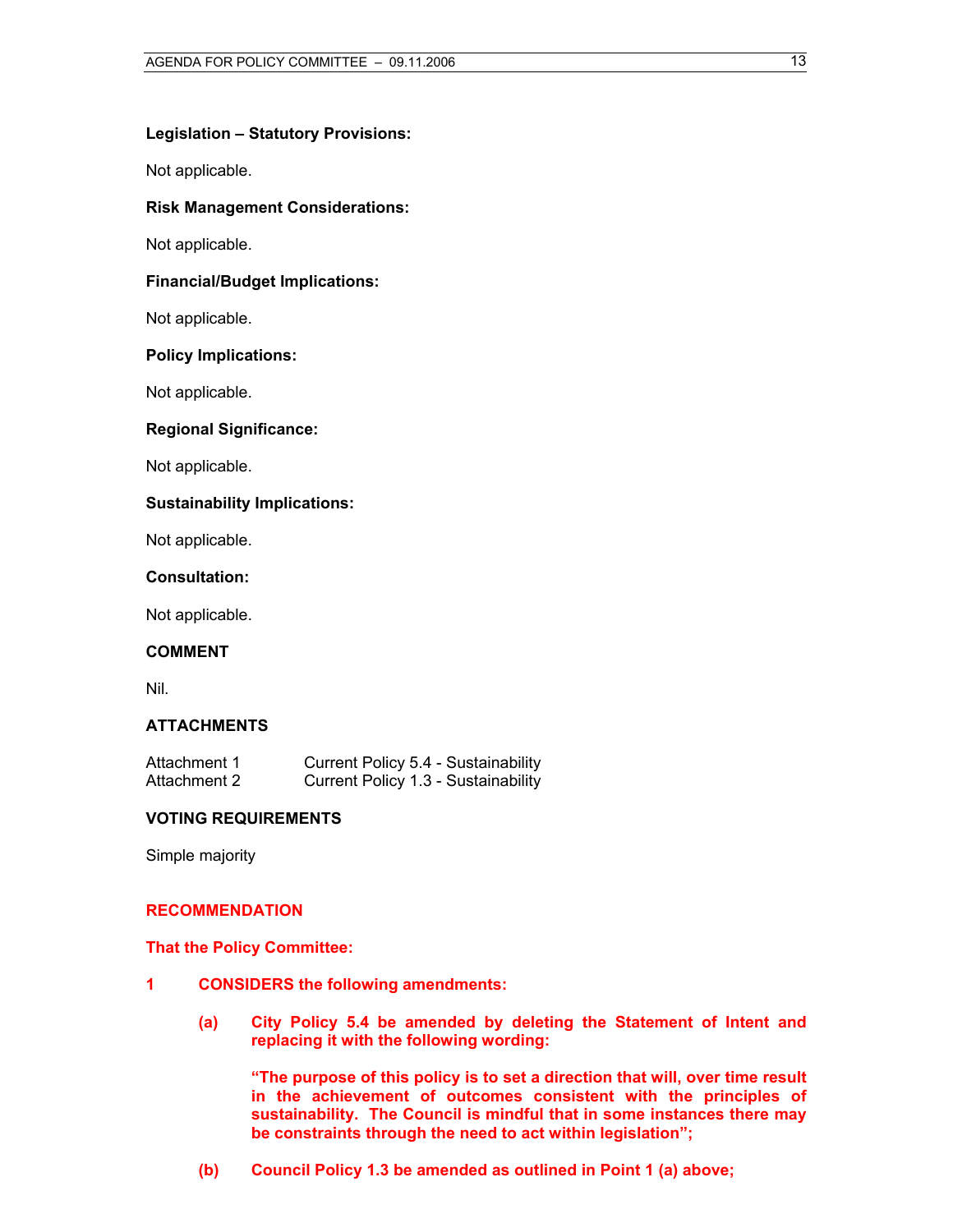- **(c) that the discussion paper attached to the City Policy 5.4 on the website is also attached to the Council Policy 1.3;**
- **2 RECOMMENDS that Council adopts the amendments to Policies 5.4 and 1.3.**

Appendix 3 refers.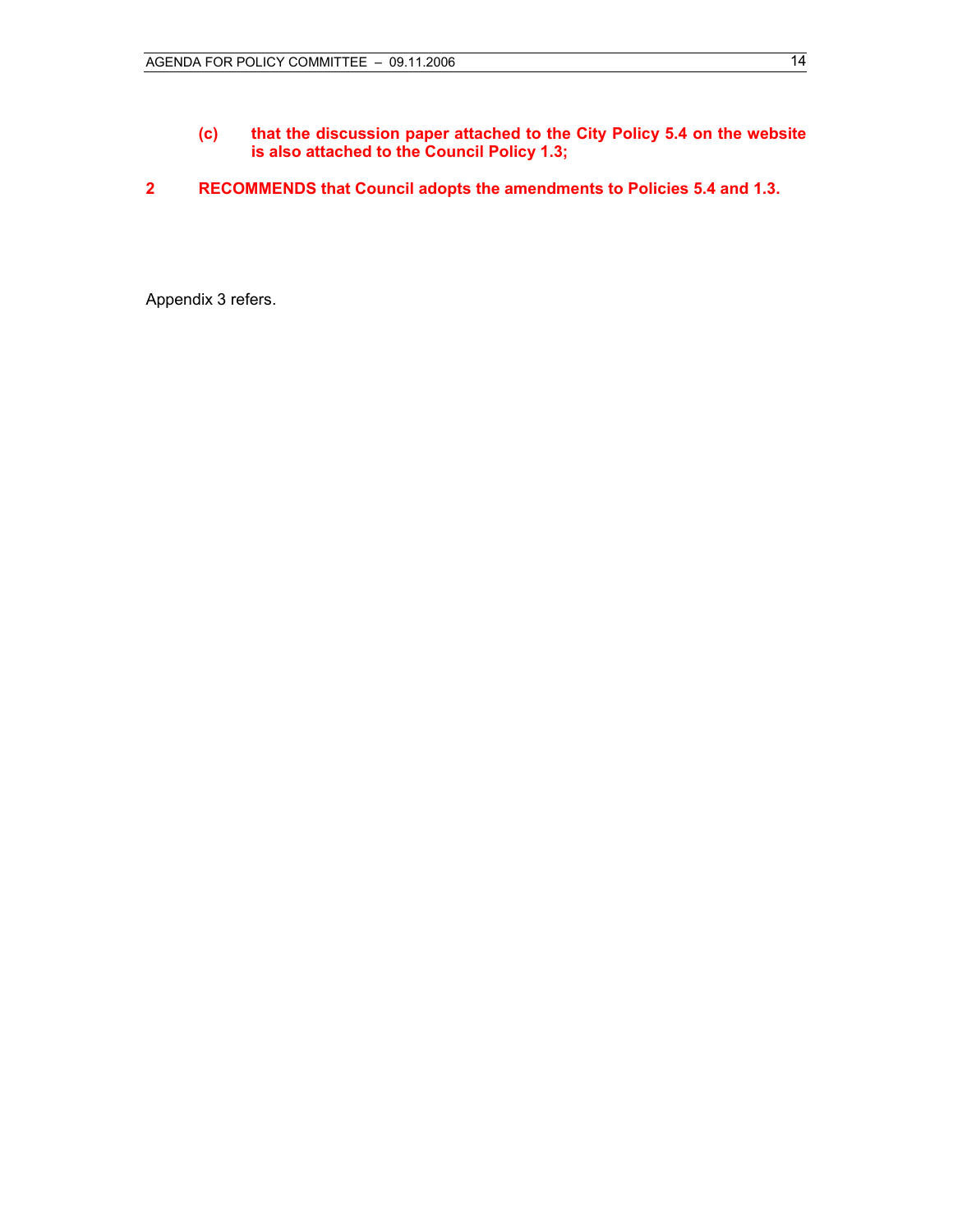

## **POLICY 5-3 CULTURAL DEVELOPMENT**

| <b>STATUS:</b>                            | <b>City Policy - A policy that is developed for administrative and</b><br>operational imperatives and has an internal focus. |  |
|-------------------------------------------|------------------------------------------------------------------------------------------------------------------------------|--|
|                                           | policies are referred to Council for review<br>City<br>and<br>endorsement.                                                   |  |
| <b>RESPONSIBLE</b><br><b>DIRECTORATE:</b> | <b>Planning and Community Development</b>                                                                                    |  |
| <b>OBJECTIVE:</b>                         | To enrich the cultural development of the Joondalup<br>community                                                             |  |

#### **STATEMENT:**

Council recognises the important role played by art, culture and heritage collections in shaping and developing a sense of community. It will foster such cultural development by focusing on the following:

#### **Public Art**

The state government's Percent for Art Policy will be utilised when developing proposals for new public buildings and extensions over the value of \$100,000. Developers of public facilities will be encouraged to adopt this policy. Projects shall be implemented according to the Public Art Implementation Process as determined by the Chief Executive Officer.

#### **Art Collection, Acquisition and Management**

The Council will support contemporary Western Australian art and artists through an acquisition program focusing firstly on high quality art work produced by Western Australian artists and secondly the development of a high quality regional collection. Acquisitions will be managed through a professional Art Consultant who will make recommendations on purchases to the Chief Executive Officer and may reserve pieces on behalf of the City within the annual budget allocation limit. The CEO may approve purchases under \$5,000.

The City's Arts Management Strategy will determine the long-term management, acquisition plan, display, valuation and sale of the collection. The City's Arts Consultant will consider all offers of gifts, donations and bequests and advise the City on the suitability and acceptability of the artwork as part of the Art Collection.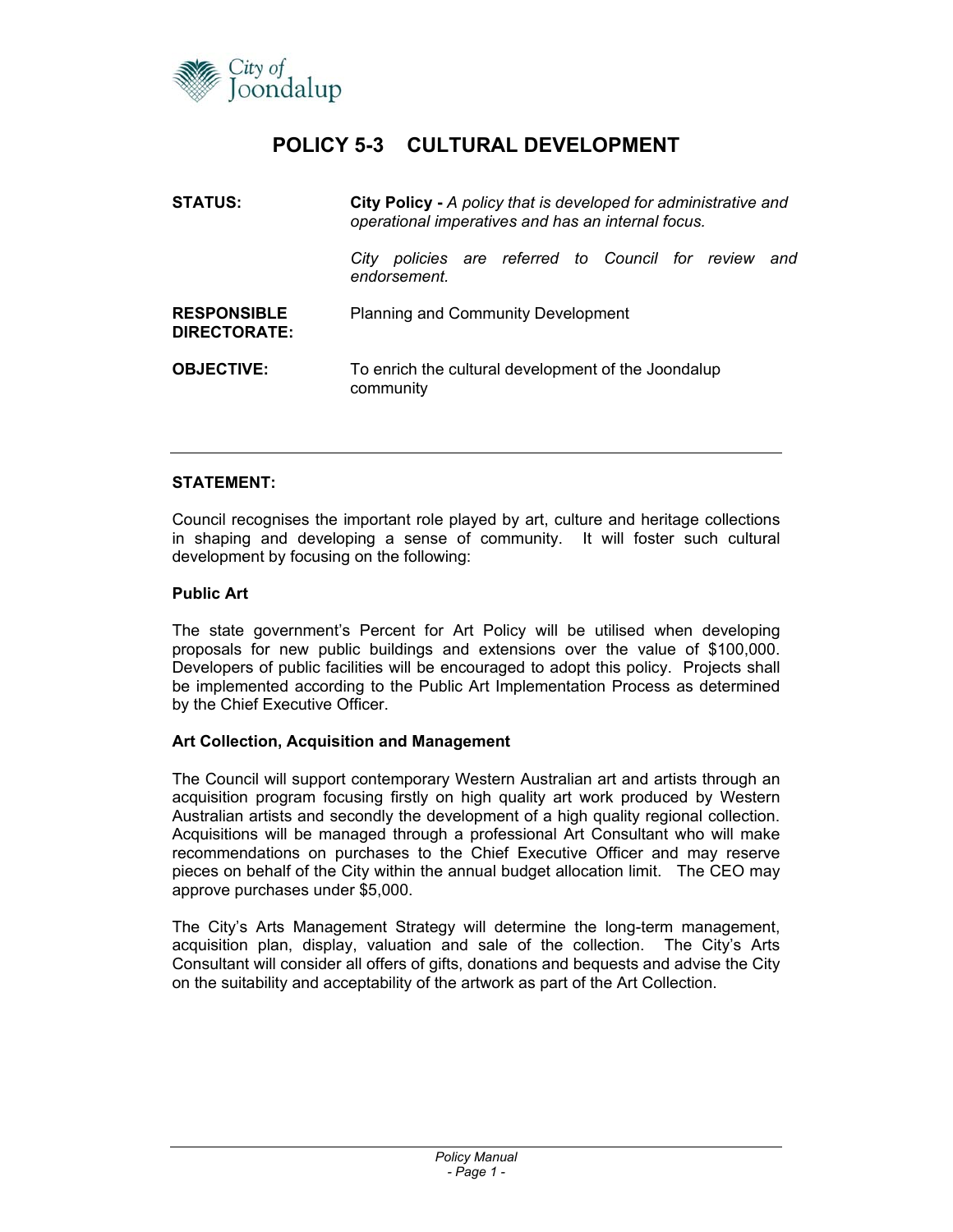

#### **Archive & Memorabilia Collection**

The City's archive and memorabilia collections will retain a focus on the local area and be displayed and promoted in such a manner as to promote the education, enjoyment and community participation in the collection. The Collection will be the responsibility of the Manager, Library & Information Services.

| Amendments:                   | CJ213-06/99, CJ206-10/05                                                                                                            |
|-------------------------------|-------------------------------------------------------------------------------------------------------------------------------------|
| <b>Related Documentation:</b> | Public art implementation process;<br>Art Collections and Acquisition management strategy;<br>Museum collection management strategy |
| Issued:                       | October 2005                                                                                                                        |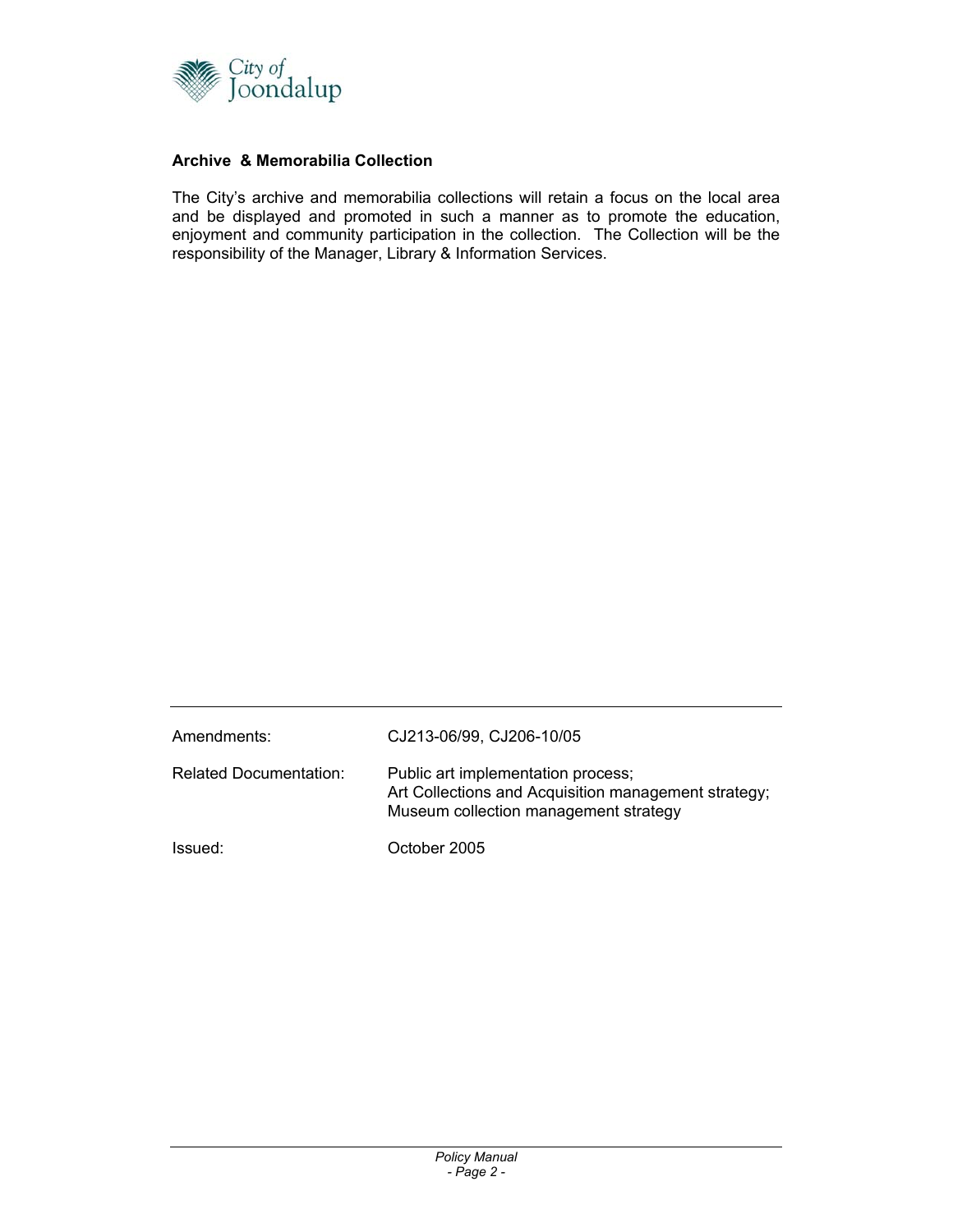

Joondalup

## **POLICY 5-3 ART AND THE CITY'S COLLECTIONS**

| STATUS:                                   | City Policy - A policy that is developed for administrative and<br>operational imperatives and has an internal focus. |  |
|-------------------------------------------|-----------------------------------------------------------------------------------------------------------------------|--|
|                                           | policies are referred to Council for review<br>City<br>and<br>endorsement.                                            |  |
| <b>RESPONSIBLE</b><br><b>DIRECTORATE:</b> | <b>Planning and Community Development</b>                                                                             |  |
| <b>OBJECTIVE:</b>                         | To direct the City's approach to art and collections for the<br>Joondalup community.                                  |  |

#### **STATEMENT:**

Council recognises the important role played by its public art, the Art Collection, archives and memorabilia in shaping and developing a sense of community. It will address such matters in the following way:

#### **Public Art**

The State Government's Percent for Art Policy will be utilised when developing proposals for new public buildings and extensions over the value of \$100,000. Developers of public facilities will be encouraged to adopt this policy. Reports to Council relating to such developments shall highlight public art commitments where possible. Projects shall be implemented according to the Public Art Implementation Process as determined by the Chief Executive Officer.

#### **Art Collection, Acquisition and Management**

The Council will support contemporary Western Australian art and artists through an acquisition program managed by a professional Art Consultant, with input and advice from an Art Collection Reference Group including the Mayor, two Councillors and the CEO. The Art Consultant will make recommendations on purchases to the Chief Executive Officer and reserve pieces on behalf of the City within the annual budget allocation limit. The CEO may approve purchases under \$5,000. The Council will approve purchases above this amount.

The acquisition program will enhance the existing Art Collection through the inclusion of works submitted by City of Joondalup residents for the Invitation Art Award and the Community Art Exhibition and more broadly, on high quality art produced by Western Australian artists.

The City's Arts Management Strategy will determine the long-term management, acquisition plan, display, valuation and sale of the collection. The City's Arts Consultant will consider all offers of gifts, donations and bequests and advise the City on the suitability and acceptability of the artwork as part of the Art Collection. A report on the implementation of the Strategy and the City's art collection will be provided to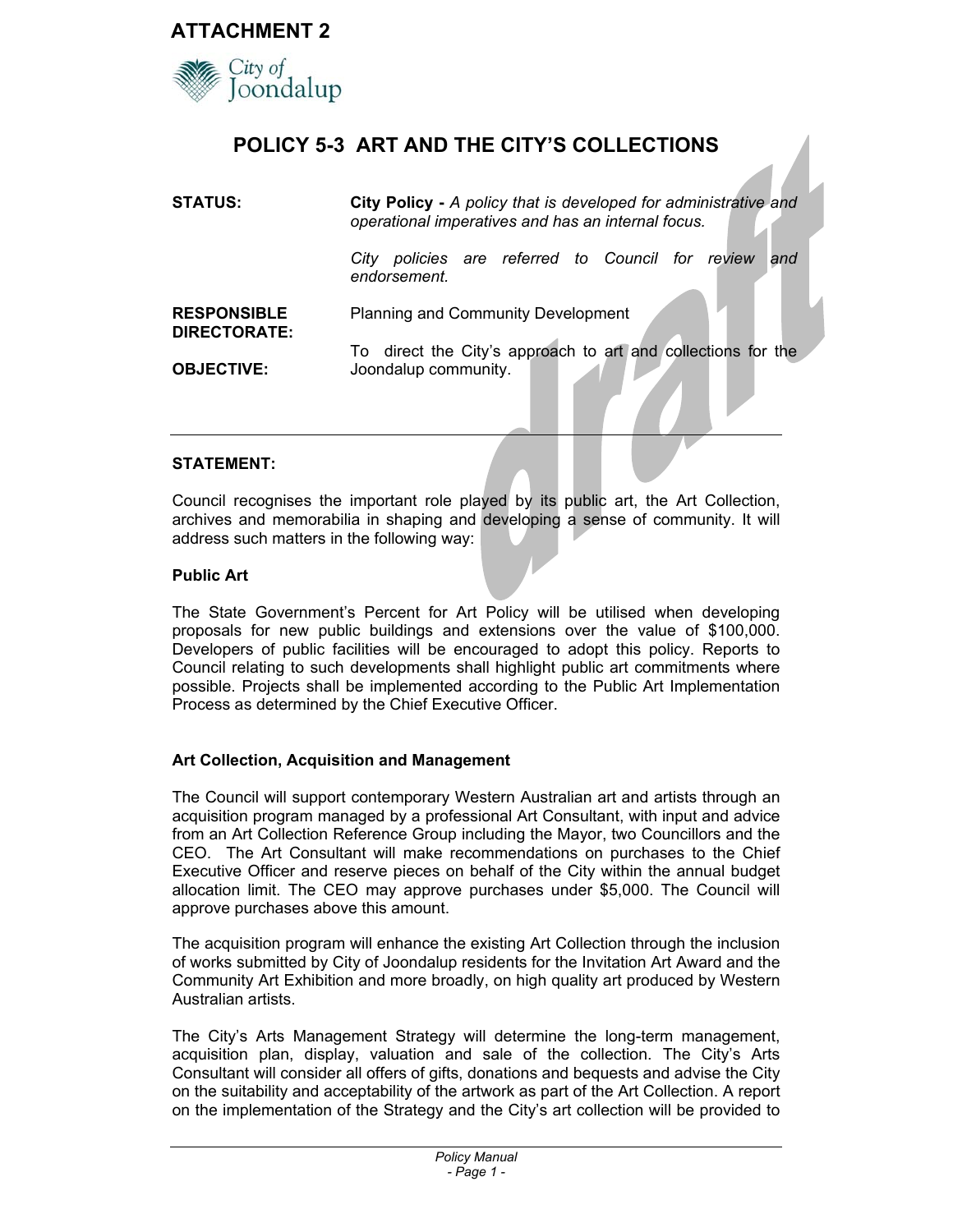

the Council at the end of each financial year. This report will also seek direction from the Council on the approach to be taken to the development and management of the art collection in the coming year.

#### **Archive & Memorabilia Collection**

The archive and memorabilia collection is a regional resource containing items that are jointly owned by the City of Joondalup and the City of Wanneroo. The collection is a repository for unique and significant resources relating to the natural and manmodified environment of both local governments. The function of the collection is to allow interpretation of a regional resource to promote education, enjoyment and community participation.

Whilst day-to-day management of the archive and memorabilia collection will be the overall responsibility of the Manager, Library and Information Services, input and advice on promotion of the collection to the City of Joondalup community will be sought from elected members at periodic intervals.

Amendments: CJ213-06/99, CJ206-10/05

Related Documentation: Public art implementation process; Art Collections and Acquisition management strategy; Museum collection management strategy

Issued: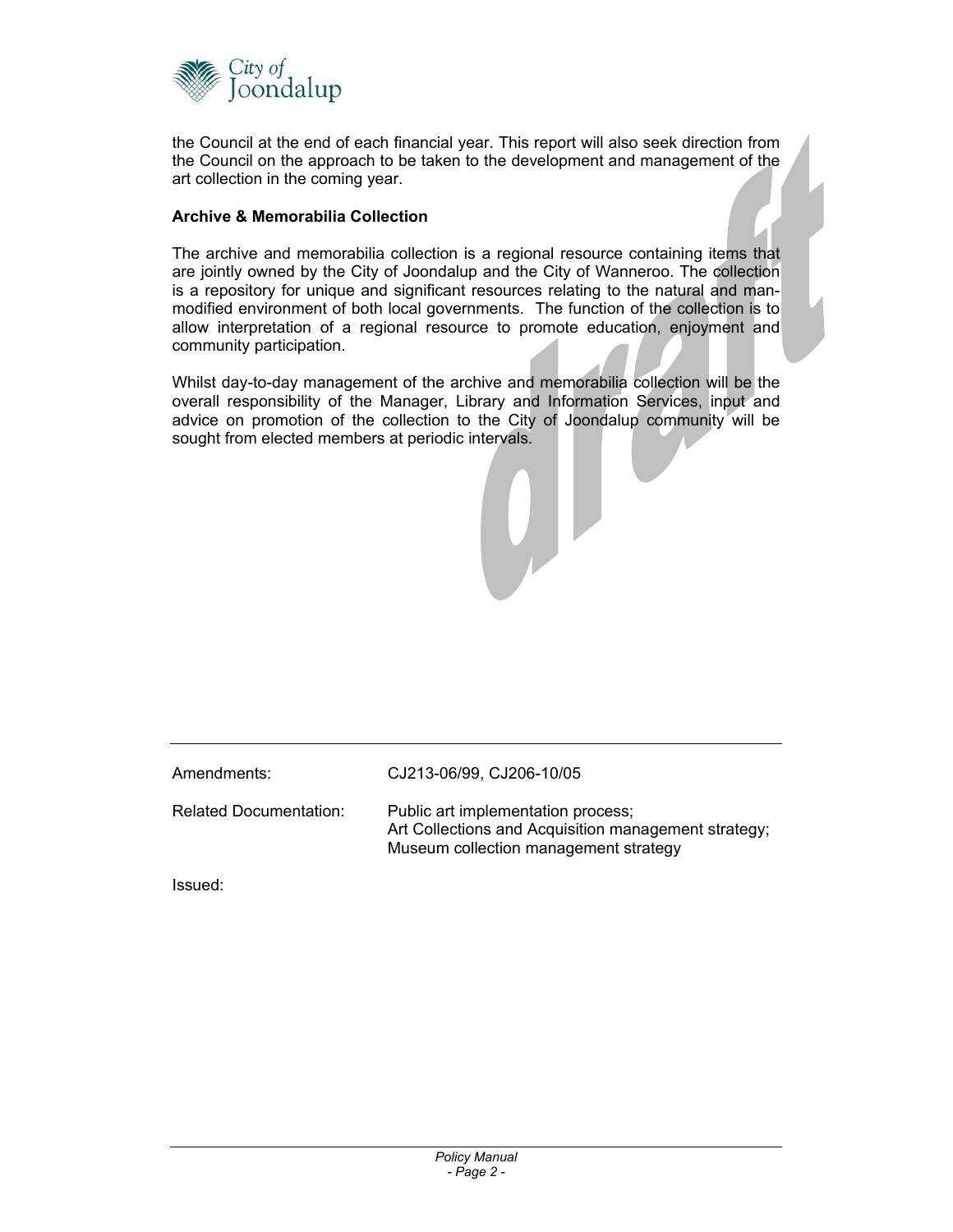

## **POLICY 5-4 - SUSTAINABILITY**

| <b>STATUS:</b>                            | City Policy - A policy that is developed for administrative and<br>operational imperatives and has an internal focus.               |  |
|-------------------------------------------|-------------------------------------------------------------------------------------------------------------------------------------|--|
|                                           | policies are referred to Council for review<br>City<br>and<br>endorsement.                                                          |  |
| <b>RESPONSIBLE</b><br><b>DIRECTORATE:</b> | Office of the CEO                                                                                                                   |  |
| <b>OBJECTIVE:</b>                         | To establish the City's position on its responsibility towards<br>developing, achieving and maintaining a sustainable<br>community. |  |

#### **STATEMENT OF INTENT:**

The purpose of this policy is to set a direction that will, over time result in the achievement of outcomes consistent with the principles of sustainability. It is recognised that a transition period will be necessary that will allow time, not only to make changes to policies and strategies but also to the culture of the organisation. The Council is also mindful that in some instances there may be constraints through the need to act within legislation and particular circumstances.

#### **Policy Statement**

In carrying out its functions as a local government the City of Joondalup will use its best endeavours to meet the needs of current and future generations through an integration of environmental protection, social advancement and economic prosperity.<sup>1</sup>

In achieving this, the following guiding principles will be incorporated into the development of policies and strategies:

- 1 Management, planning and development decisions will be based on an integration of economic, environmental and social/cultural considerations.
- 2 Avoidance of the risk of serious or irreversible environmental damage will not be postponed because of a lack of full, scientific knowledge (the 'precautionary principle').
- 3 An understanding of the effects that local activities have on the community, the nation and the world.

\_\_\_\_\_\_\_\_\_\_\_\_\_\_\_\_\_\_\_\_\_\_\_\_\_\_\_

 $1$  Local Government Act 1995 S 1.3 (2005)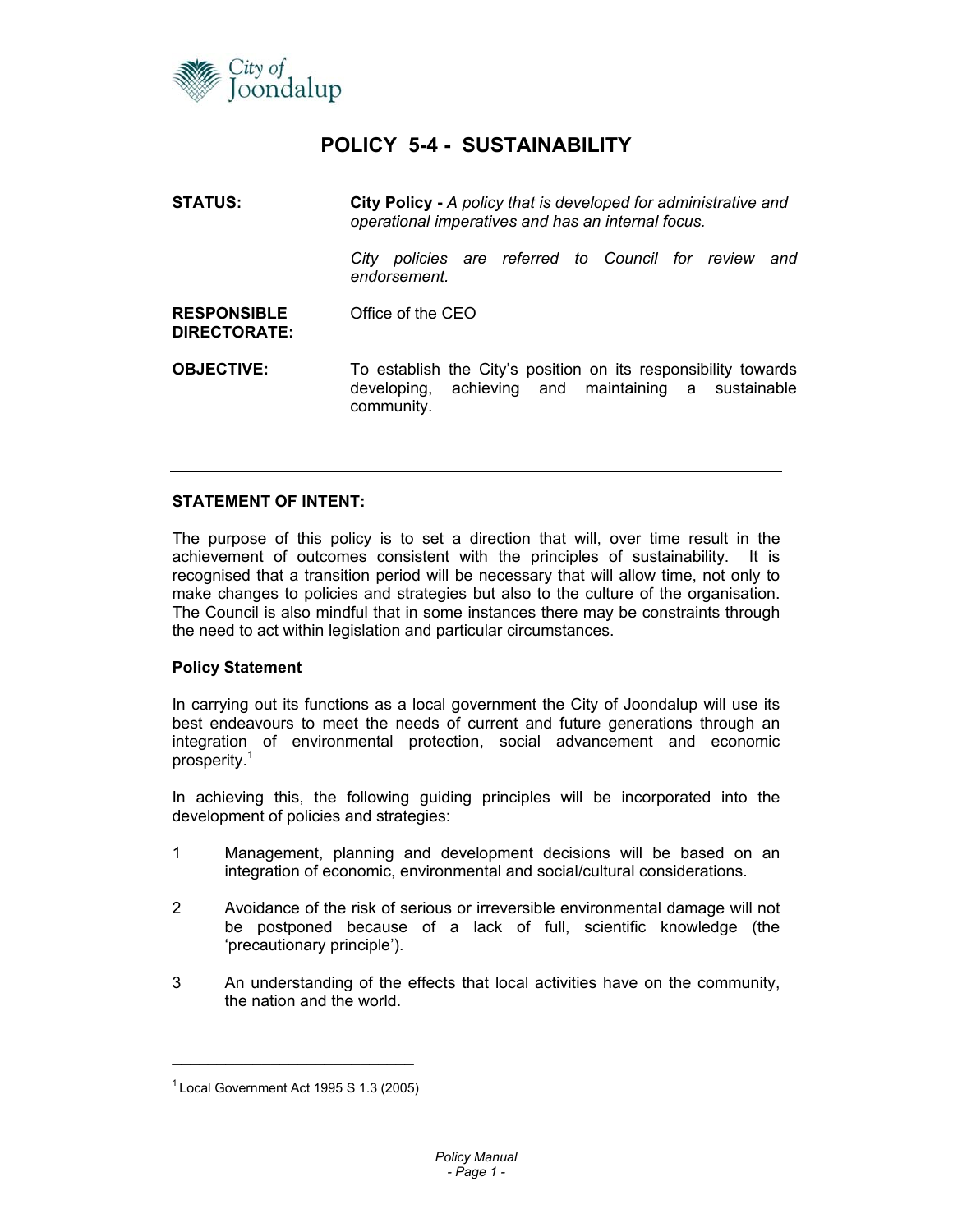

- 4 Development of a strong, growing and diversified economy that enhances the capacity to protect the environment.
- 5 Policy measures will encourage voluntary, cost effective achievement of environmental goals and responses to environmental problems.
- 6 Acknowledgement will be made of the need for community consultation and participation in decision making to achieve a cooperative response to environmental, economic and community issues.<sup>2</sup>

To achieve this objective, the City will:

- 1 Adopt a best practice approach to policy development and implementation, based on the overarching principle of Sustainable Development (integrating the economic, social, cultural and environmental dimensions) and ensure that this overarching principle is recognised in all policies developed by the City.
- 2 Assess its own activities on the basis of minimising adverse environmental impacts while effectively delivering services to the community, particularly in decisions affecting development, planning, economic development programs and capital works.
- 3 Establish and enforce local laws in order to control activities that may have adverse environmental, social, cultural or economic impacts.
- 4 Act to raise awareness and understanding of the community and other stakeholders by seeking more effective arrangements and outcomes, engaging in effective public participation processes and supporting community involvement in sustainable activities.
- 5 Show leadership and community influence by demonstrating commitment and the benefits of improved sustainable practices.
- 6 Recognise and acknowledge the importance of effective community engagement in the policy development and decision-making process.

| Amendments:                   | CJ269-12/05                                                                                           |
|-------------------------------|-------------------------------------------------------------------------------------------------------|
| <b>Related Documentation:</b> | Local Government Act 1995<br>1992 Rio Conference Principles<br><b>Sustainability Discussion Paper</b> |
| Issued:                       | January 2006                                                                                          |

 $\overline{\phantom{a}}$  , which is a set of the set of the set of the set of the set of the set of the set of the set of the set of the set of the set of the set of the set of the set of the set of the set of the set of the set of th 2 1992 Rio Conference Principles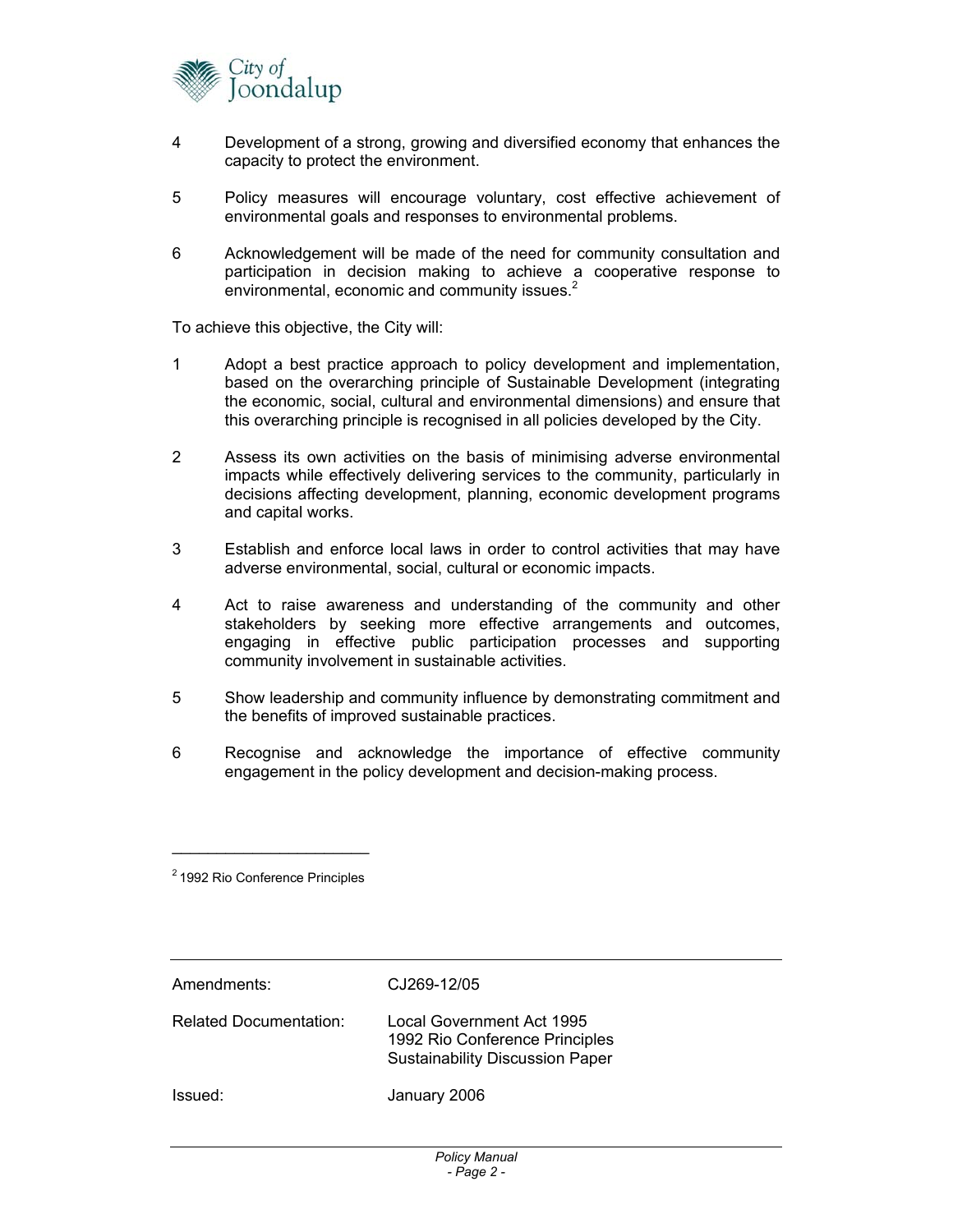

## **SUSTAINABILITY DISCUSSION PAPER**

#### **BACKGROUND TO THE PAPER**

The Council has endorsed a policy framework model that draws on a separation of Council policies – *strategic policies that set governing principles and guide the direction of the organisation to align with community values and aspirations*, and City policies, *policies that are developed for administrative and operational imperatives and have an internal focus.*

The Council has determined that the following Policies are Council Policies:

- (a) Policy 3-2 Height and Scale of Buildings within Residential Areas;
- (b) Sustainability;
- (c) Financial Planning Strategic Matters;
- (d) Economic Development;
- (e) Service Provision;
- (f) Community Development; (including leisure, cultural development etc.)
- (g) Public Participation.

This Discussion Paper has drawn on a range of documents, policies and positions developed in reference to the public sector both in Australia and internationally. It identifies the elements, principles and intended outcomes of sustainability, discusses the relationship between the four platforms of sustainability (the quadruple bottom line); and poses a possible model for policy development for the City of Joondalup.

#### **PURPOSE**

This Discussion Document aims to:

- 1. Consider the principles of sustainability and the issues those principles raise for the City as a whole;
- 2. Consider the policy items identified by the Policy Committee in the context of sustainability; and
- 3. Propose a framework for developing Council policies in order to meet the community's aspirations; align Council policies with community values and expectations; and reflect the strategic approach to governance the City has developed as expressed within the strategic planning framework.

#### **SUSTAINABILITY IN A LOCAL GOVERNMENT CONTEXT**

For the past ten years or so, local government in Australia has become more actively involved in identifying and developing mechanisms to achieve more sustainable outcomes. Commencing with the establishment of Agenda 21, following the 1992 Rio summit, now known as Local Agenda 21, this focus was almost entirely in the area of land use planning. More recently the sustainability agenda has been recognised as having positive and important implications across all facets of local governance.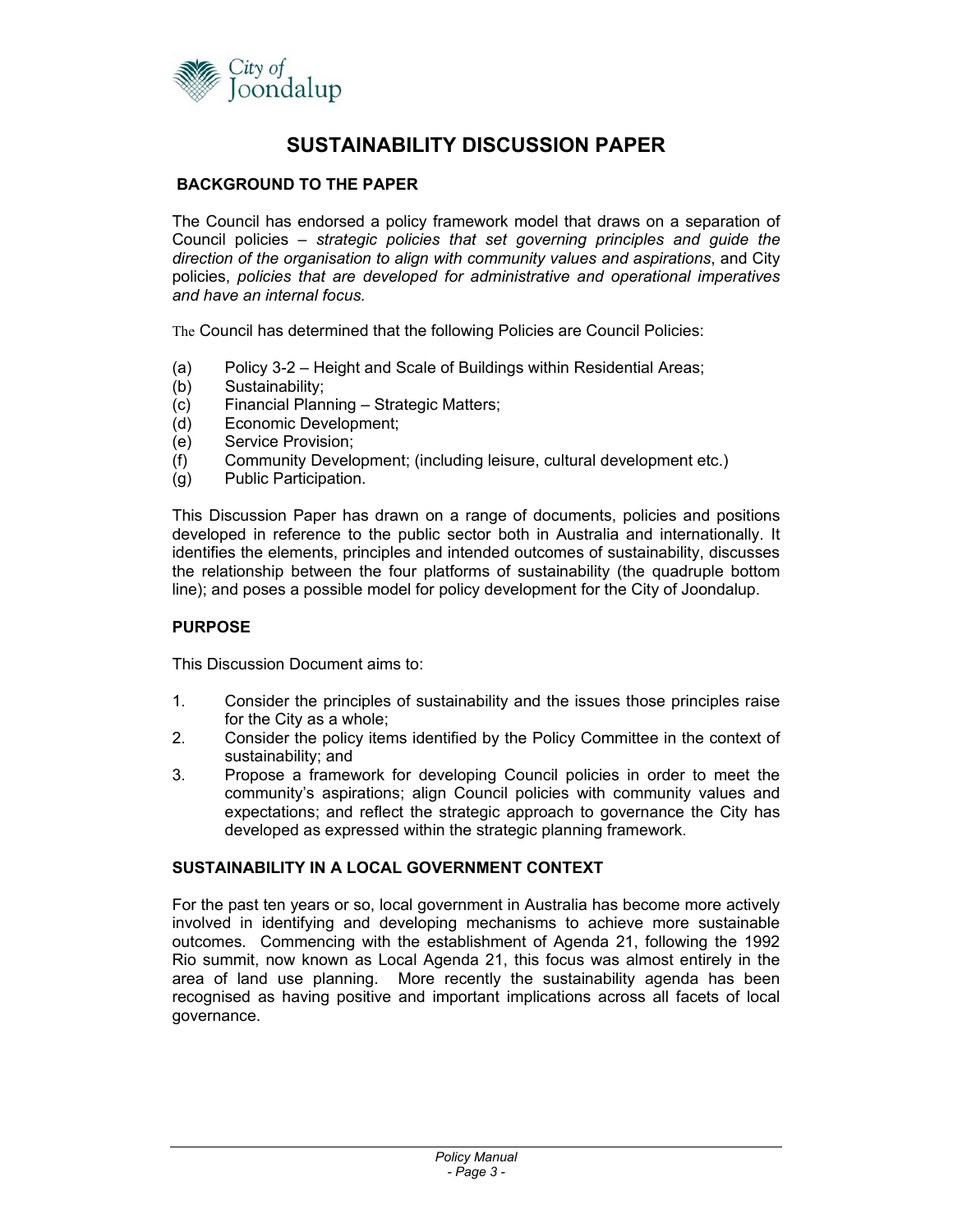

The Local Government Act 1995 requires that:

*In carrying out its functions a local government is to use its best endeavours to meet the needs of current and future generations through an integration of environmental protection, social advancement and economic prosperity.<sup>1</sup>*

In effect, the 2004 amendments to the Local Government Act 1995 **require** that local government address sustainability in its policy and strategy development.

Sustainability recognises the need to consider, in an integrated way, the wider economic, social and environmental implications of decisions and actions for the community; and the importance of taking a long-term rather than short-term view when taking those decisions and actions. Also known as the Triple Bottom Line (TBL) the three components of the sustainability agenda are well recognised as corner stones to building effective communities.

The sustainability agenda has more recently been expanded to consider a fourth arm of sustainable communities. Variously known as cultural or ethical responsibility, this fourth component, making the Quadruple Bottom Line (QBL), reflects a community's values and behavioural expectations, especially of its leaders. In a local government context, the ethical issues are an important additive to the mix

Sustainability may therefore be described as meeting the challenge of striving simultaneously towards:

- **Social responsibility** making decisions that lead to greater physical, cultural and financial access and equity in service delivery and activities.
- **Environmental responsibility**  not using more resources than required to deliver activities and services.
- **Economic responsibility** promoting and maintaining a city's economic development and growth in a sustainable manner.
- **Ethical responsibility** good governance, values and behaviours.

There are numerous definitions of sustainability. In the development context it may best be described as development that meets the needs of the present without compromising the ability of future generations to meet their own needs. In the larger context of local governance, it may be using, conserving and enhancing the community's resources so that ecological processes, on which life depends, are maintained, and the total quality of life, now and in the future, can be increased.

In September 2003 the Western Australian State Government released the Western Australian State Sustainability Strategy, which defines sustainability as:

*Meeting the needs of current and future generations through integration of environmental protection, social advancement and economic prosperity*.

l <sup>1</sup> Local Government Act 1995 S1.3 State Law Publisher 2005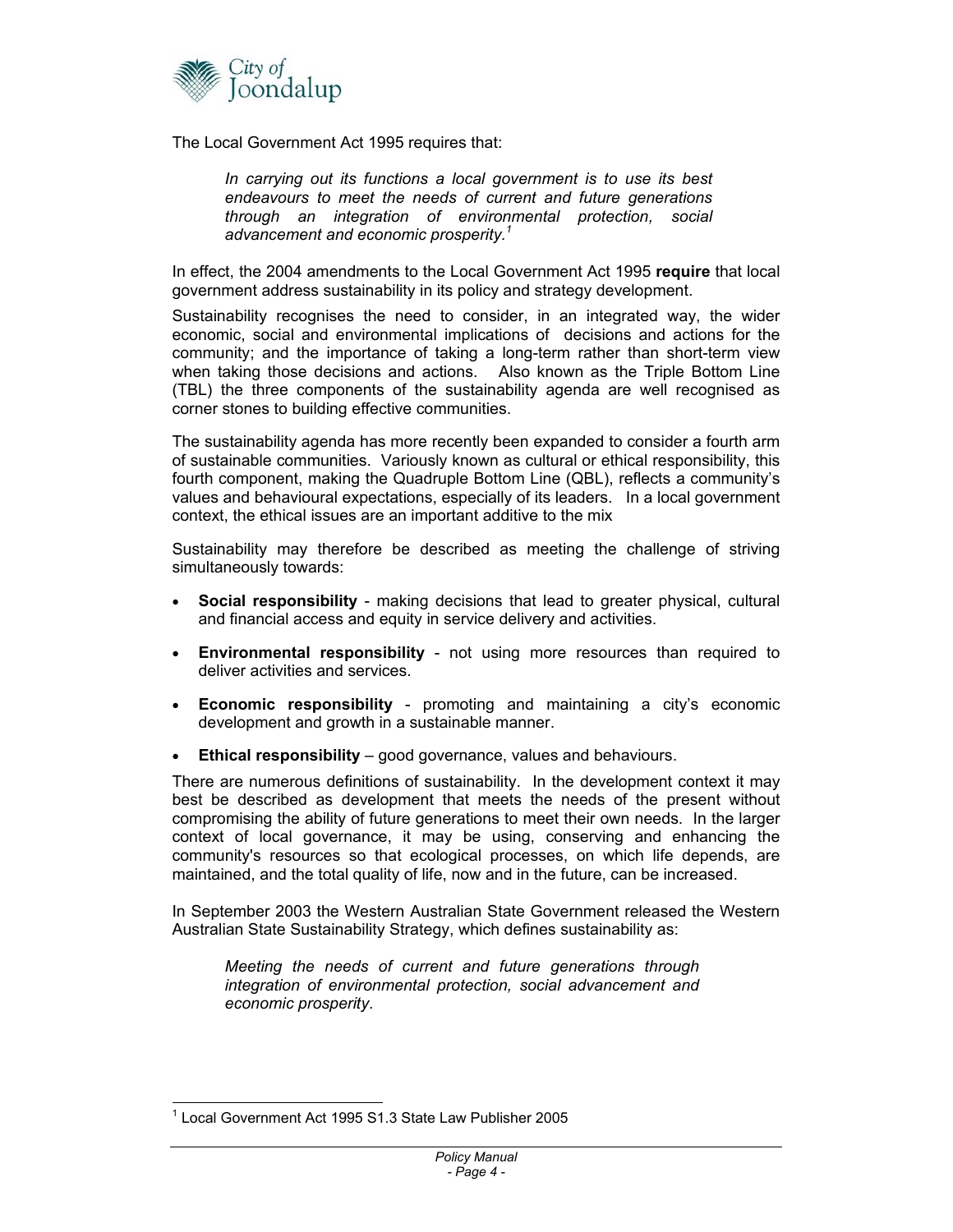

This is very similar to the World Commission on Environment and Development's definition, which defines sustainable development as

*Meeting the needs of the present without compromising the ability of future generations to meet their own needs.<sup>2</sup>*

**At the 2002 World Summit of local governments held in Johannesburg which focused on the issues of sustainable development, a declaration embracing sustainability was adopted. This had four key principles, as follows:-** 

- 1 *The overarching principle of Sustainable Development (integrating the economic, social, cultural and environmental dimensions).*
- 2 *Effective Democratic Decentralisation (with a substantial set of key competences, and commensurate financial resources for local governments).*
- 3 *Good Governance (effective leadership, transparency, accountability, probity, proper management and effective services, equitable access to services, a commitment to partnership working, and institutional capacity building).*
- 4 *Co-operation and Solidarity (partnerships for exchange of good practice, support and mutual learning)<sup>3</sup> .*

**This statement recognises the role of the four planks of sustainability, including cultural or ethical sustainability, the importance of effective and participative democracy and community engagement in decision making, the key role of good governance, and of cooperation through partnerships.** 

**The City is looking to introduce the quadruple bottom line as a basis for its decision making and reporting, and is currently reviewing the Global Reporting Initiative as a methodology.** 

**The themes of transparency, accountability and efficiency which are crucial to quadruple bottom line reporting also constitute good governance. Improved information and reporting will allow for more informed and transparent decision making, particularly in areas of potential conflict between economic, social and environmental values.** 

#### **DESIRED OUTCOMES OF SUSTAINABILITY**

There are many and varied definitions of sustainability outcomes available. The South East Queensland Regional Organisation has, for example, determined that the following are the key outcomes of adopting a sustainable approach to governance: $4$ 

#### **1. Integrated and long-term decision-making:**

Incorporating long- and short-term environmental, economic and social considerations into decision making, within an ethical decision-making framework, which recognises matters of cultural and cross-cultural importance.

 2 United Nations' Brundtland Commission, 1987).

<sup>&</sup>lt;sup>3</sup> Local Government Declaration to the World Summit on Sustainable Development.

<sup>&</sup>lt;sup>4</sup> South East Queensland Regional Plan 2005 www.oum.qld.gov.au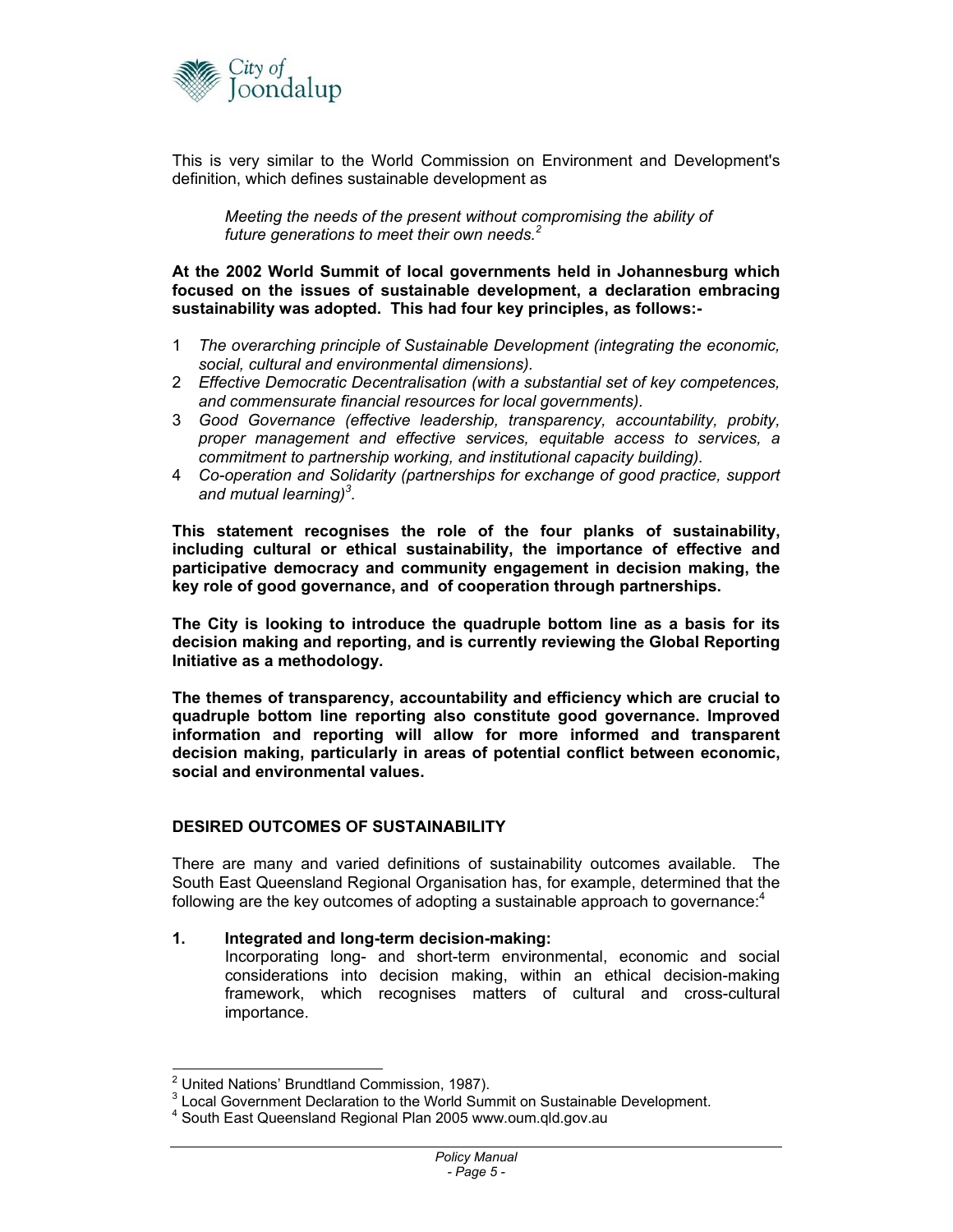

#### **2. Intergenerational equity:**

Ensuring the health, diversity and productivity of the environment is maintained or enhanced for the benefit of future generations.

#### **3. Intra-generational equity:**

Ensuring a fair sharing of resources and opportunity amongst present generations.

#### **4. Precautionary principle:**

Ensuring that, where there are threats of serious or irreversible environmental damage, lack of full scientific certainty is not used as a reason for postponing measures to prevent environmental degradation.

#### **5. Conserving biological diversity and ecological integrity:**

Protecting the variety of all life forms, their genetic diversity and the ecosystem of which they form a part, recognising the various services they provide to humans as well as their intrinsic values.

#### **6. Internalising environmental costs:**

Ensuring the true costs and life cycle costs of activities are reflected in the price of a product or service.

To embrace the concept of sustainability a community requires guiding principles. In considering these principles, the following points need to be kept in mind:

A sustainable community:

- $\triangleright$  utilises nature's ability to provide for human needs, without undermining its ability to function over time;
- $\triangleright$  ensures the well-being of its members, offering and encouraging tolerance, creativity, participation and safety;
- $\triangleright$  empowers people with shared responsibility, equal opportunity, and access to expertise and knowledge;
- $\triangleright$  consists of businesses, industries, and institutions, which collaborate as well as compete, are environmentally sound, financially viable, and socially responsible, investing in the local community in a variety of ways.

#### **WORLD STANDARDS - PRINCIPLES OF SUSTAINABILITY**

A voluntary World Standard on effective environmental management (sustainability) has been developed (ISO 14001) by the International Organisation for Standardisation (ISO), based in Geneva, Switzerland. At its core, it sets the requirements for the establishment of an environmental management system.

ISO 14001 defines a voluntary environmental management system. Used in conjunction with appropriate goals, and with management commitment, the standards help improve environmental performance and reduce negative impacts. They provide an objective basis for verifying claims about a local government's environmental performance in its day-to-day operations.

Consumers, governments and companies up and down the supply and production chain are all seeking ways to reduce their environmental impact and increase their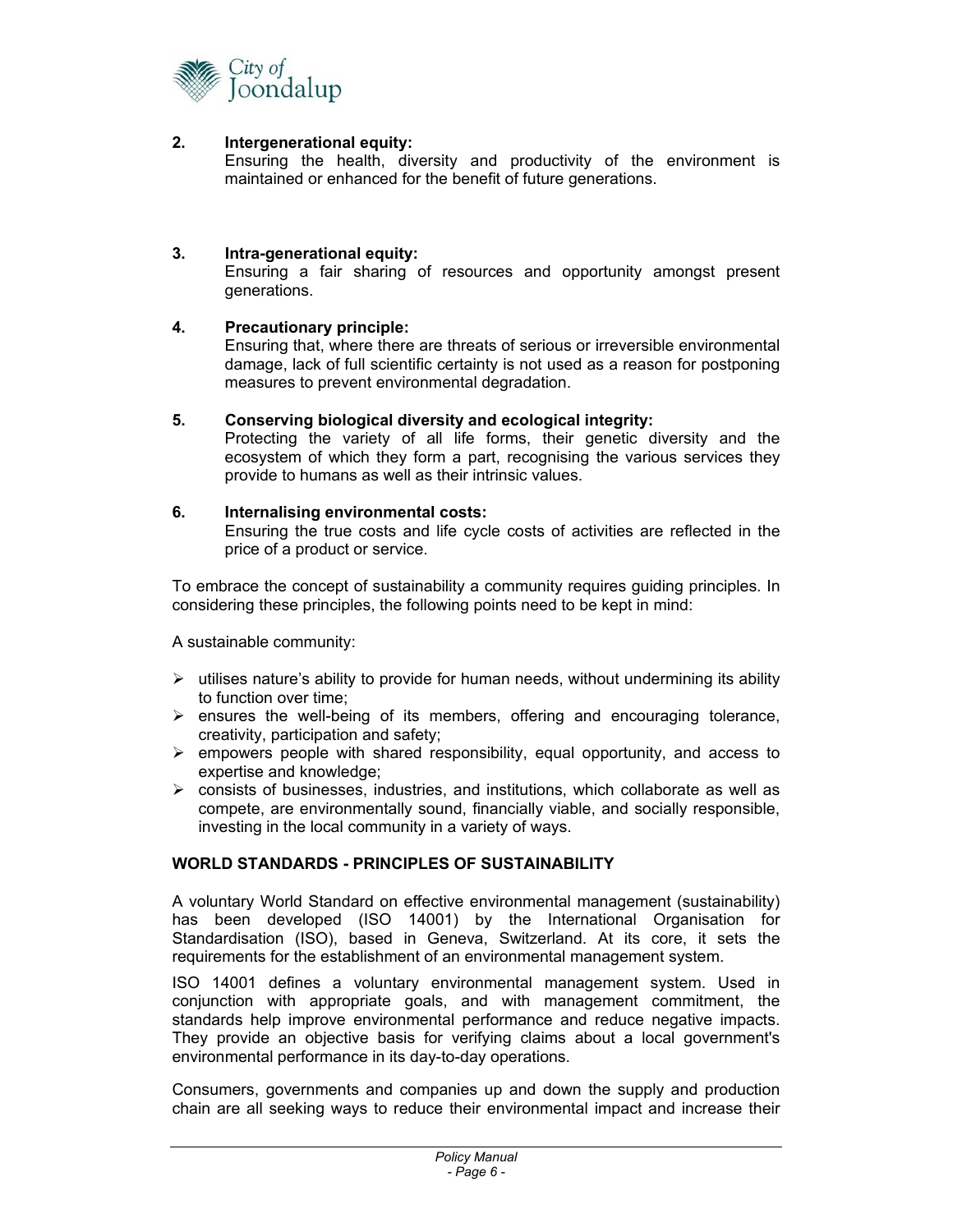

sustainability. For local governments, the key goals are to be environmentally efficient, and serve as a model for resource saving and replication.

It is important to note that the ISO 14000 series do not themselves specify environmental performance goals. These must be set by the local government itself, taking into account the effects it has on the environment, and the views of its stakeholders.

Many different organisations have developed or adopted slightly differing sets of principles for sustainable development. In reviewing the range, the following appear to be the most relevant to local government, relating directly to the Local Agenda 21 framework established following the 1992 Rio Conference. Those principles are:

- 1. Management, planning and development decisions should be based on an integration of economic, environmental and social/cultural considerations
- 2. Avoidance of the risk of serious or irreversible environmental damage should not be postponed because of a lack of full, scientific knowledge (the 'precautionary principle')
- 3. Development of a strong, growing and diversified economy should enhance the capacity to protect the environment
- 4. Policy measures should encourage voluntary, cost effective achievement of environmental goals and responses to environmental problems
- 5. Acknowledgment should be made of the need for community consultation and participation in decision making to achieve a cooperative response to environmental, economic and community issues.

Bringing effect to these principles relies on an integrated whole of organisation approach to achieving sustainability, management commitment and the deployment of effective training and understanding throughout an organisation.

#### **POLICY CONSIDERATIONS FOR THE CITY**

In considering the adoption of a sustainability approach to policy development, there are a number of issues that the City will need to deal with if it intends ensuring that the sustainability framework and practice is a basic platform of the City's approach to governance.

#### **Inter-Directorate/Business Unit Cooperation/Organisational Structure (the Silo Effect)**

The nature of sustainable development means that it requires greater interdepartmental working, and a shift from the single-issue departmental and policy silos that has traditionally existed in local government. Developing an institutional culture that encourages directorates and business units to share knowledge and work together on cross-cutting policy issues is one of the key challenges in adopting and developing a sustainable approach to governance.

#### **Measuring Sustainability**

Establishing a framework for measuring sustainability in the decision making process and the outcomes of decisions should be considered as part of the annual business planning program.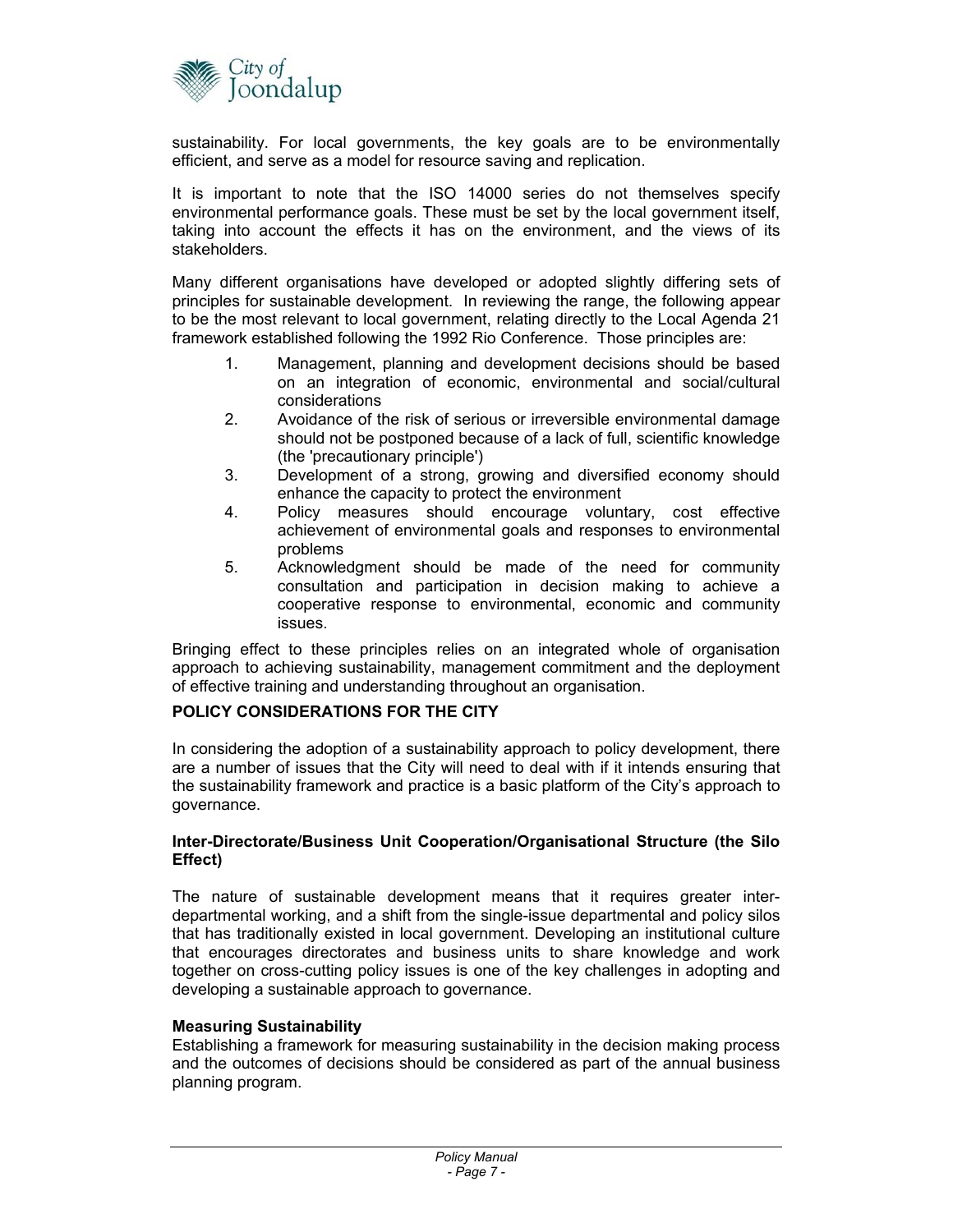

#### **Adopting a Council Policy on Sustainability**

To ensure that the sustainability agenda is adequately addressed by the Council, it is important to ensure that sustainability principles form a key component of the City's activities, and that a universal understanding of sustainability is embraced throughout the organisation.

#### **Community Dialogue**

In addressing sustainability, seeking community views on sustainability; including the development of a flexible multi-criteria approach to weighting and assessing the impacts of council activities on sustainability.

#### **POLICY FRAMEWORK**

The Sustainability Policy Framework depicted below is proposed in order to integrate economic, social, environmental, and cultural (governance) factors into the policies and strategies of the Council.

Diagram 1: Sustainability Policy Framework



#### **Definitions:**

*Policy Manual*  align with community values and aspirations Council Policy: Strategic policies that set governing principles and guide the direction of the organisation to

City Policy: Policies that are developed for administrative and operational imperatives and have an internal focus.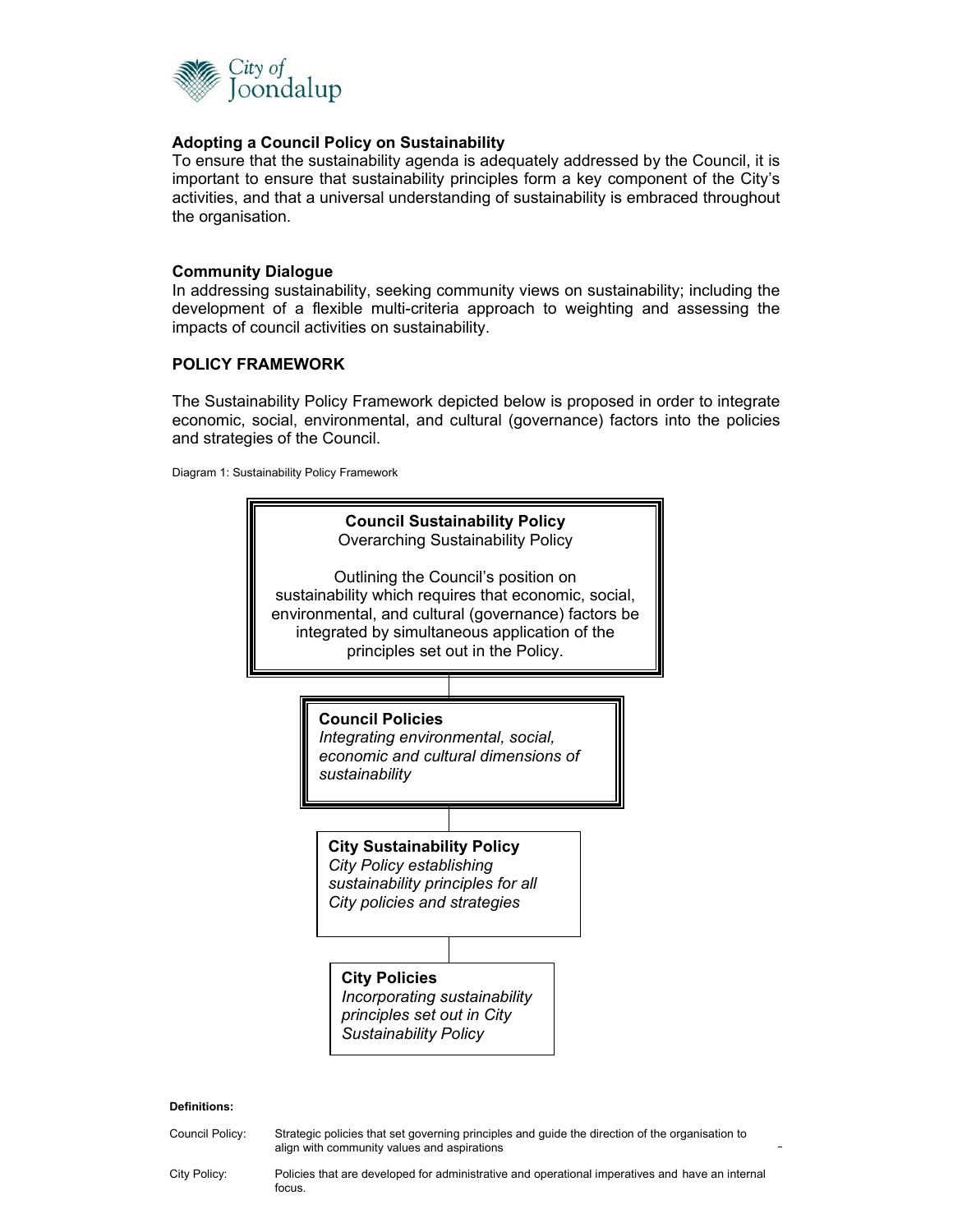

#### **CONCLUSION**

The sustainability discussion is one of the most important that a local government may have in terms of the long-term liveability of the local community. While there are many definitions of sustainability, the most apt for the West Australian context is that adopted by the Western Australian State Government:

*Meeting the needs of current and future generations through an integration of environmental protection, social advancement and economic prosperity*.

The Local Government Act amendments of 2004-05 require that local government consider sustainability as a core component of its decision making function. The Section 1.3 statement in the Act, In *carrying out its functions a local government is to use its best endeavours to meet the needs of current and future generations through an integration of environmental protection, social advancement and economic prosperity,* embeds the State's position on sustainability in the statutory framework of local government.

Beginning with the Local Agenda 21 initiatives, following the Rio summit of 1992, local government internationally has taken a lead role in developing strategies to address sustainability. These culminated in a further summit in 2002 in Johannesburg, which adopted a set of core principles on sustainability:

- *1. The overarching principle of Sustainable Development (integrating the economic, social, cultural and environmental dimensions);*
- *2. Effective Democratic Decentralisation (with a substantial set of key competencies, and commensurate financial resources);*
- *3. Good Governance (effective leadership, transparency, accountability, probity, proper management and effective services, equitable access to services, a commitment to partnership working, and institutional capacity building.); and*
- *4. Co-operation and Solidarity (partnerships for exchange of good practice, support and mutual learning).*

The demonstrable support of the sustainability principles needs to be firmly in place throughout the decision-making and management structures of local government. This is best illustrated through the adoption of core policies that commit the local government to the sustainability principles.

The Council policy framework is intended to clearly state the intended sustainability objectives and outcomes of the Council through the Council Policy on Sustainability, together with significant policy statements addressing (in an integrated manner) the four key areas of economic, social, environmental and cultural ethical sustainability. This framework for the development of Council Policies will provide the Council and community with clear directions for meeting the sustainability agenda.

Recognising the importance of stakeholder involvement and community engagement in policy development will assist in ensuring that policies developed are phrased in a manner which is both clear in intent and which effectively drive the development of the City's policies and strategies in a sustainable manner.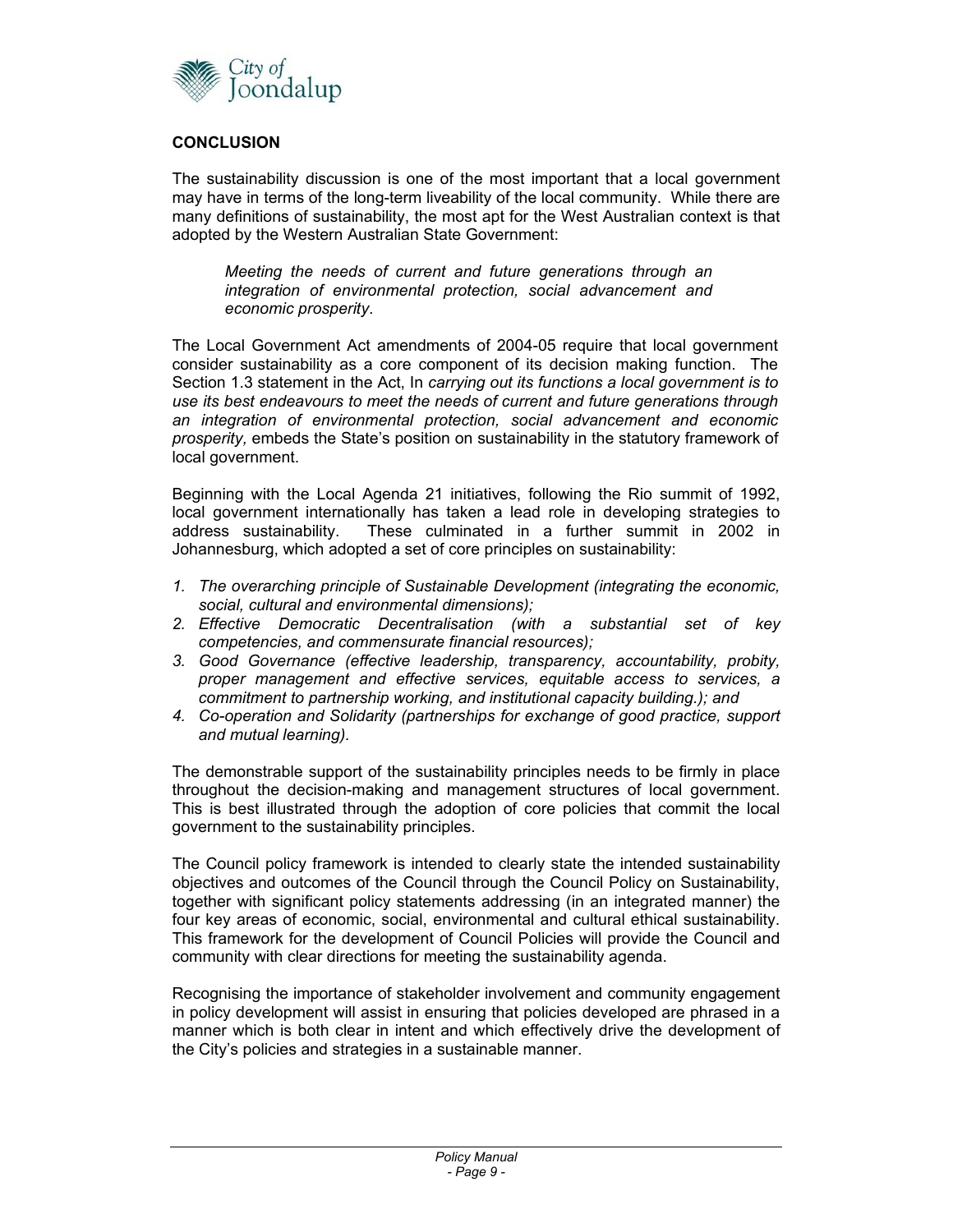

### **POLICY 1-3 - SUSTAINABILITY**

**STATUS: Council Policy** - *A strategic policy that sets governing principles and guides the direction of the organisation to align with community values and aspirations. Council policies are developed by the Policy Committee for approval by Council.*  **RESPONSIBLE DIRECTORATE:**  Governance and Strategy **OBJECTIVE:** To contribute to a better future for the local and regional communities by embedding sustainability principles into all Council policies.

#### **STATEMENT OF INTENT**

The purpose of this policy is to set a direction that will, over time result in the achievement of outcomes consistent with the principles of sustainability. It is recognised that a transition period will be necessary that will allow time, not only to make changes to policies and strategies but also to the culture of the organisation. The Council is also mindful that in some instances there may be constraints through the need to act within legislation and particular circumstances.

#### **Policy Statement**

In carrying out its functions as a local government the City of Joondalup will use its best endeavours to meet the needs of current and future generations through the integration of environmental protection, social advancement and economic prosperity.<sup>1</sup>

The City adopts the following definition of sustainability:

*Meeting the needs of current and future generations through an integration of environmental protection, social advancement, and economic prosperity.*

To achieve this, all Council policies will contain a statement identifying the manner in which the policy contributes to the City's sustainability.

l  $1$  Local Government Act 1995 S 1.3 (2005)